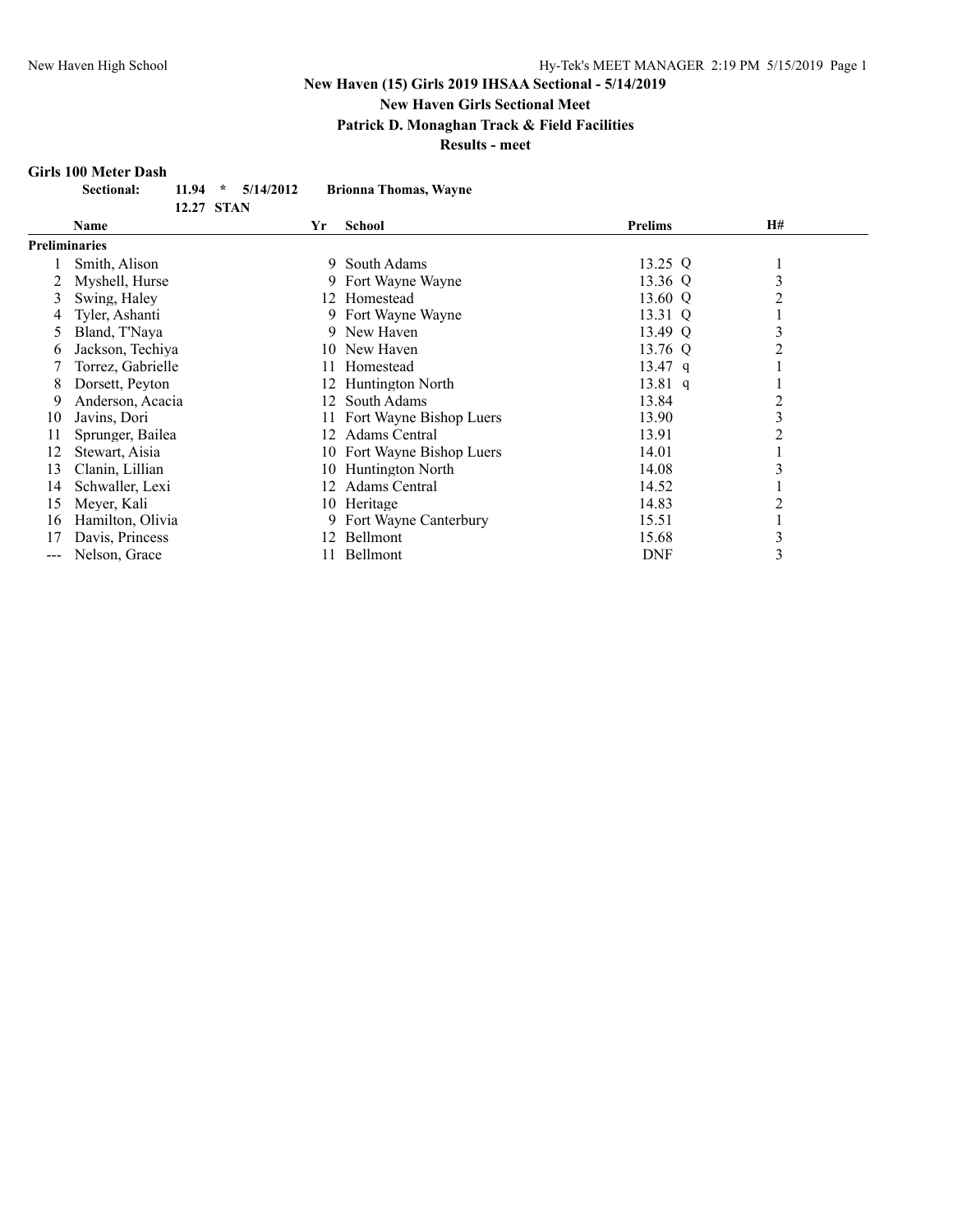**New Haven Girls Sectional Meet**

**Patrick D. Monaghan Track & Field Facilities**

**Results - meet**

#### **Girls 100 Meter Dash**

| <b>Sectional:</b> | 11.94                            | 5/14/2012<br>$\star$                  |            |           |                                                                                                                                                                        |               |
|-------------------|----------------------------------|---------------------------------------|------------|-----------|------------------------------------------------------------------------------------------------------------------------------------------------------------------------|---------------|
|                   |                                  |                                       |            |           |                                                                                                                                                                        |               |
| <b>Name</b>       |                                  |                                       | Yr         | School    | <b>Finals</b>                                                                                                                                                          | <b>Points</b> |
|                   |                                  |                                       |            |           |                                                                                                                                                                        |               |
| Smith, Alison     |                                  |                                       |            |           | 12.90                                                                                                                                                                  | 10            |
|                   |                                  |                                       |            |           | 12.96                                                                                                                                                                  | 8             |
|                   |                                  |                                       |            |           | 13.12                                                                                                                                                                  | 6             |
| Myshell, Hurse    |                                  |                                       |            |           | 13.18                                                                                                                                                                  |               |
| Bland, T'Nava     |                                  |                                       |            |           | 13.41                                                                                                                                                                  | 4             |
|                   |                                  |                                       |            | Homestead | 13.48                                                                                                                                                                  |               |
|                   |                                  |                                       |            |           | 13.69                                                                                                                                                                  |               |
| Dorsett, Peyton   |                                  |                                       |            |           | 13.94                                                                                                                                                                  |               |
|                   | 2 Swing, Haley<br>Tyler, Ashanti | Torrez, Gabrielle<br>Jackson, Techiya | 12.27 STAN |           | <b>Brionna Thomas, Wayne</b><br>9 South Adams<br>12 Homestead<br>9 Fort Wayne Wayne<br>9 Fort Wayne Wayne<br>9 New Haven<br>11.<br>10 New Haven<br>12 Huntington North |               |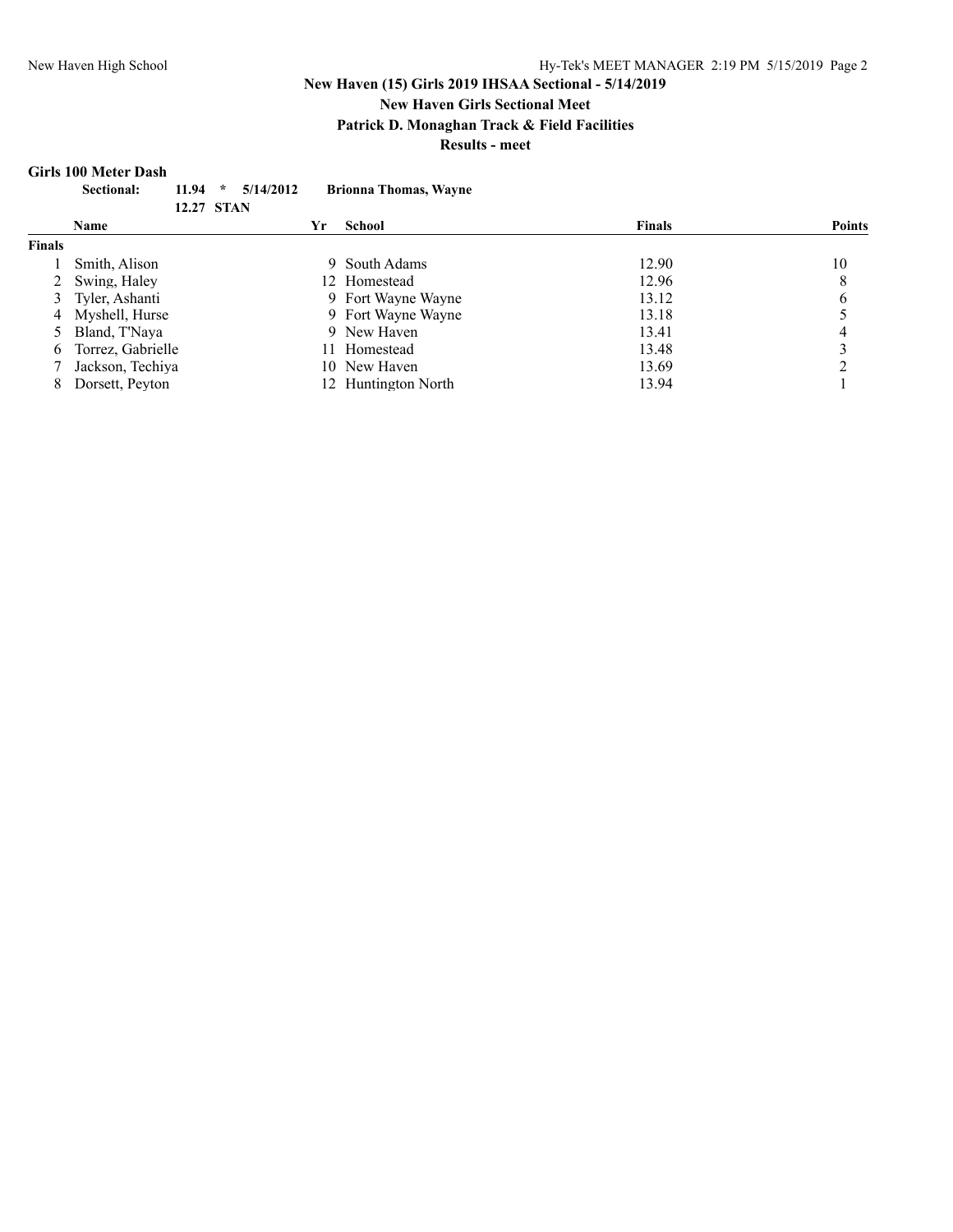**New Haven Girls Sectional Meet**

**Patrick D. Monaghan Track & Field Facilities**

**Results - meet**

#### **Girls 200 Meter Dash**

| <b>Sectional:</b> |            | $24.66$ * $5/14/2012$ | <b>Brionna Thomas, Wayne</b> |
|-------------------|------------|-----------------------|------------------------------|
|                   | 25.17 STAN |                       |                              |

|                      | Name                | Yr | <b>School</b>              | <b>Prelims</b> | <b>H#</b>      |  |
|----------------------|---------------------|----|----------------------------|----------------|----------------|--|
| <b>Preliminaries</b> |                     |    |                            |                |                |  |
|                      | Smith, Alison       | 9  | South Adams                | 27.55 Q        |                |  |
|                      | Swing, Haley        |    | 12 Homestead               | 27.63 Q        | 3              |  |
| 3                    | Chapman, Anah       |    | 12 Fort Wayne Wayne        | 27.76 Q        | 2              |  |
| 4                    | Myshell, Hurse      |    | 9 Fort Wayne Wayne         | 27.93 Q        | 2              |  |
| 5                    | Torrez, Gabrielle   | 11 | Homestead                  | 28.12 Q        | 3              |  |
| 6                    | Williams, Kavla     | 10 | New Haven                  | 28.27 Q        |                |  |
|                      | Javins, Dori        |    | 11 Fort Wayne Bishop Luers | $28.15$ q      | 2              |  |
| 8                    | Anderson, Acacia    |    | 12 South Adams             | 28.28 q        | 3              |  |
| 9                    | Hughes, CaMya       |    | 11 New Haven               | 28.62          | 3              |  |
| 10                   | Young, Solaire      |    | 11 Fort Wayne Bishop Luers | 29.02          | 2              |  |
| 11                   | Gross, Grace        | 10 | Huntington North           | 29.27          | 2              |  |
| 12                   | Clanin, Lillian     | 10 | <b>Huntington North</b>    | 29.40          |                |  |
| 13                   | Zimmerman, Ezraelle | 10 | Bellmont                   | 29.44          |                |  |
| 14                   | Meyer, Kali         |    | 10 Heritage                | 30.37          | $\mathfrak{I}$ |  |
| 15                   | Schwaller, Lexi     |    | 12 Adams Central           | 30.71          |                |  |
| 16                   | Watson, Susannah    |    | 11 Fort Wayne Canterbury   | 31.02          |                |  |
| 17                   | Hockemeyer, JoLynn  |    | Bellmont                   | 33.40          |                |  |
| ---                  | Covne, Gracey       | 10 | Heritage                   | DNF            |                |  |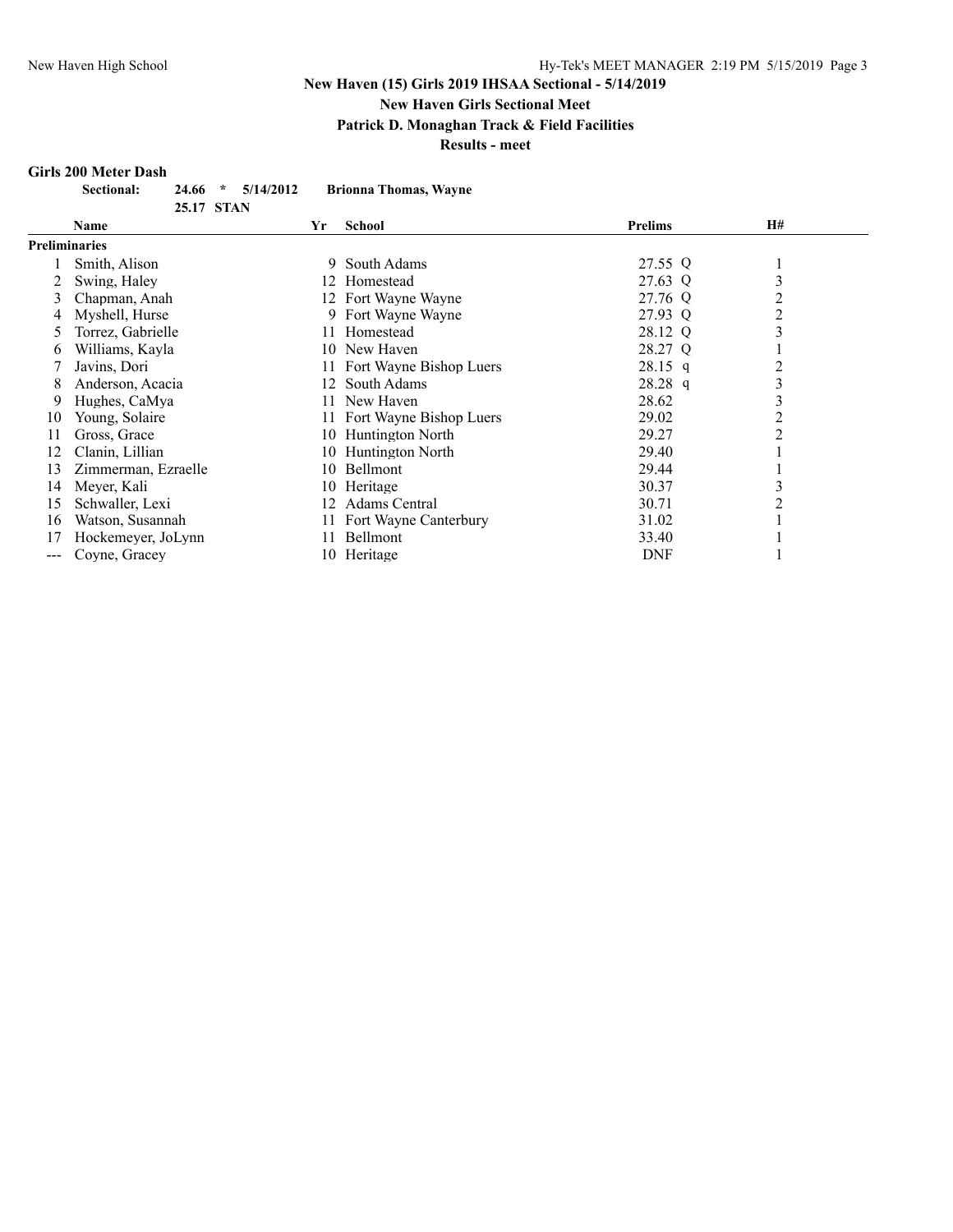**New Haven Girls Sectional Meet**

**Patrick D. Monaghan Track & Field Facilities**

**Results - meet**

#### **Girls 200 Meter Dash**

|               | Sectional:<br>$\star$<br>24.66 | 5/14/2012 | <b>Brionna Thomas, Wayne</b> |               |               |
|---------------|--------------------------------|-----------|------------------------------|---------------|---------------|
|               | 25.17 STAN                     |           |                              |               |               |
|               | <b>Name</b>                    | Yr        | School                       | <b>Finals</b> | <b>Points</b> |
| <b>Finals</b> |                                |           |                              |               |               |
|               | Chapman, Anah                  |           | 12 Fort Wayne Wayne          | 26.76         | 10            |
|               | 2 Smith, Alison                |           | 9 South Adams                | 26.86         | 8             |
|               | 3 Swing, Haley                 |           | 12 Homestead                 | 27.34         | 6             |
|               | 4 Torrez, Gabrielle            |           | 11 Homestead                 | 27.58         |               |
|               | 5 Williams, Kayla              |           | 10 New Haven                 | 28.03         | 4             |
| 6.            | Anderson, Acacia               |           | 12 South Adams               | 28.47         |               |
|               | Myshell, Hurse                 |           | 9 Fort Wayne Wayne           | 29.39         |               |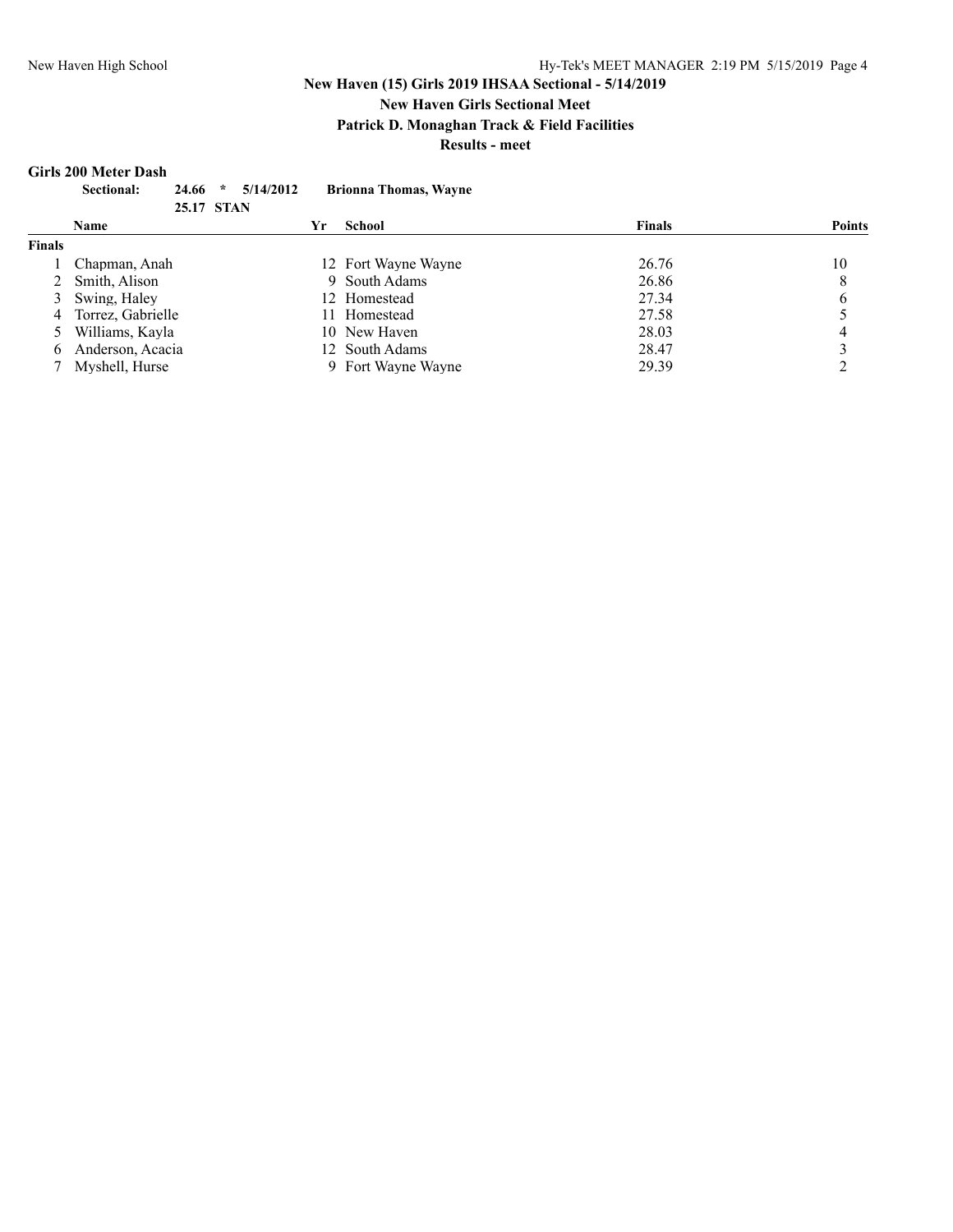## **New Haven Girls Sectional Meet**

**Patrick D. Monaghan Track & Field Facilities**

**Results - meet**

#### **Girls 400 Meter Dash**

|               | <b>Sectional:</b><br>58.38<br>$\star$ | 1998 | Rholonda Ash, Harding      |               |    |               |
|---------------|---------------------------------------|------|----------------------------|---------------|----|---------------|
|               | 57.38 STAN                            |      |                            |               |    |               |
|               | Name                                  | Yr   | <b>School</b>              | <b>Finals</b> | H# | <b>Points</b> |
| <b>Finals</b> |                                       |      |                            |               |    |               |
|               | Swing, Haley                          | 12   | Homestead                  | 58.40         | 2  | 10            |
|               | Goodrich, Brooklynn                   |      | 12 Huntington North        | 1:00.50       | 2  | 8             |
| 3             | Smith, Alison                         | 9    | South Adams                | 1:00.65       | 2  | 6             |
| 4             | Jones, Rhylee                         |      | Homestead                  | 1:02.30       | 2  |               |
| 5             | McDonald, Meg                         |      | Huntington North           | 1:02.73       | 2  | 4             |
| b             | Javins, Dori                          |      | 11 Fort Wayne Bishop Luers | 1:06.19       |    | 3             |
|               | Davis, Shiairah                       |      | 9 Fort Wayne Wayne         | 1:06.60       | 2  | 2             |
| 8             | Von Gunten, Isabel                    | 11.  | South Adams                | 1:07.95       | 2  | 1             |
| 9             | Heiny, Kathryn                        |      | 10 Fort Wayne Bishop Luers | 1:08.32       |    |               |
| 10            | Armstrong, Aliyah                     |      | 11 Fort Wayne Wayne        | 1:08.53       |    |               |
| 11            | Brown, AnnaBella                      |      | 9 Fort Wayne Canterbury    | 1:10.94       |    |               |
| 12            | Beer, Audrey                          | 11   | <b>Adams Central</b>       | 1:14.42       |    |               |
| 13            | Richman, Allison                      |      | 9 Heritage                 | 1:14.47       |    |               |
| 14            | Fuelling, Claire                      | 9.   | Bellmont                   | 1:15.07       |    |               |
| 15            | Nicole, Kohrman                       |      | 10 Heritage                | 1:15.42       |    |               |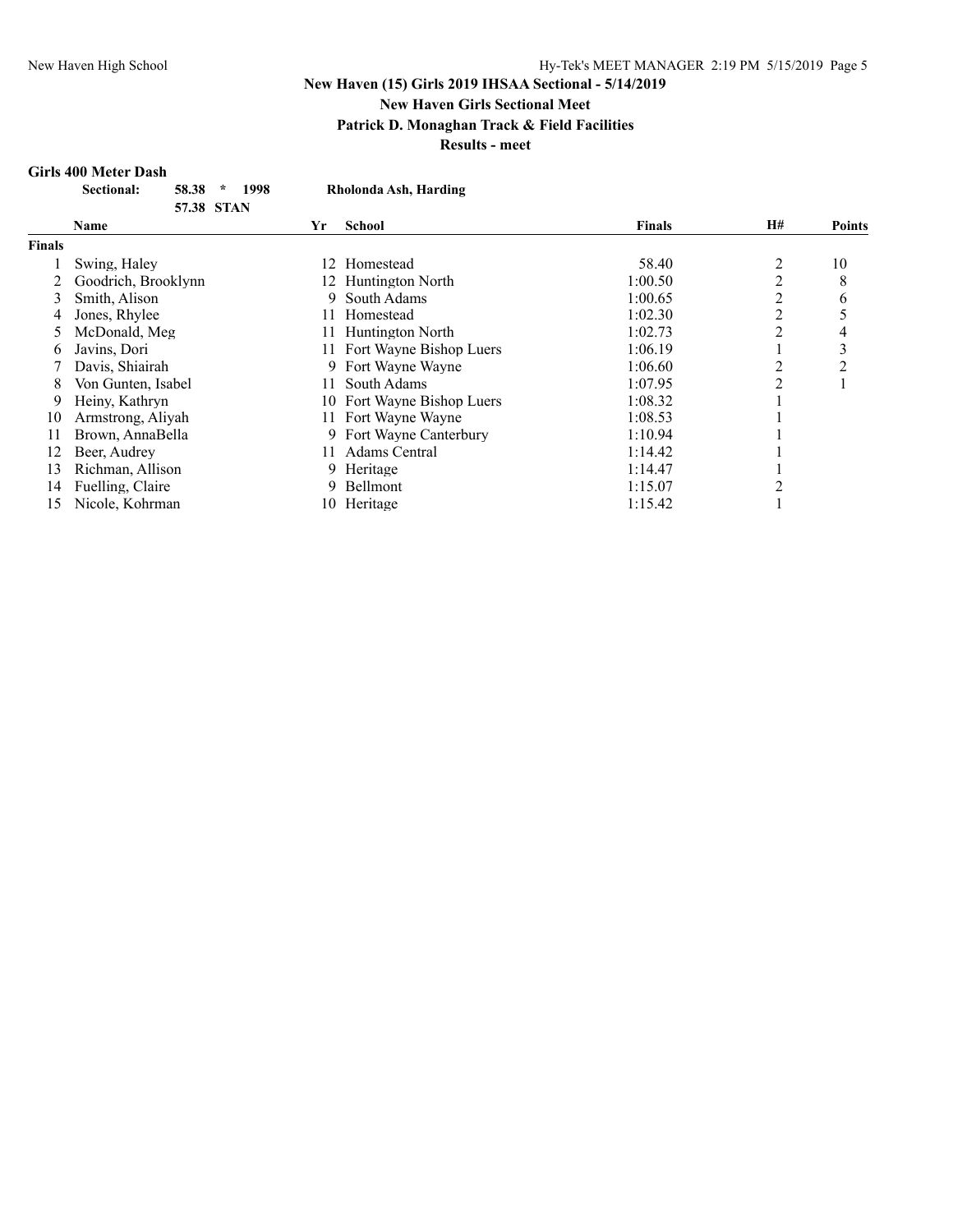**New Haven Girls Sectional Meet**

**Patrick D. Monaghan Track & Field Facilities**

**Results - meet**

### **Girls 800 Meter Run**

| <b>Sectional:</b> |              | $2:10.45$ $*$ $5/14/2019$ | Julia Dvorak, Homestead |
|-------------------|--------------|---------------------------|-------------------------|
|                   | 2:16.24 STAN |                           |                         |

|               | <b>School</b><br>Name<br>Yr |     |                            | <b>Finals</b>                    | <b>H#</b>      | <b>Points</b>  |
|---------------|-----------------------------|-----|----------------------------|----------------------------------|----------------|----------------|
| <b>Finals</b> |                             |     |                            |                                  |                |                |
|               | Dvorak, Julia               | 11  | Homestead                  | <b>STAN</b><br>2:10.45<br>$\ast$ | 2              | 10             |
|               | Wiley, Addison              | 9.  | Huntington North           | 2:11.98<br><b>STAN</b>           | 2              | 8              |
| 3             | Patch, Kallee               | 11  | South Adams                | 2:24.01                          | 2              | 6              |
|               | Jones, Rhyah                | 11  | Homestead                  | 2:29.04                          | $\overline{c}$ | 5              |
|               | Hoopingarner, Kyler         | 12  | Huntington North           | 2:30.05                          | $\overline{c}$ | 4              |
| 6             | Hawkins, Hannah             | 10  | Fort Wayne Bishop Luers    | 2:31.50                          | 2              | 3              |
|               | McMahon, Mackenzie          | 11. | Bellmont                   | 2:33.83                          | $\overline{2}$ | $\overline{2}$ |
| 8             | Melton, Delainey            | 9   | Bellmont                   | 2:37.80                          | 2              |                |
| 9             | Hall, Leah                  |     | 12 Fort Wayne Bishop Luers | 2:38.91                          | $\overline{c}$ |                |
| 10            | Dague, Taylor               | 11. | South Adams                | 2:38.97                          | $\overline{c}$ |                |
| 11            | Wilson, Shay                | 11  | Fort Wayne Wayne           | 2:41.73                          | 2              |                |
| 12            | Graham, Katie               | 12  | Heritage                   | 2:43.46                          |                |                |
| 13            | Hermann, Maleah             | 9.  | Heritage                   | 2:45.64                          |                |                |
| 14            | Gerber, Kara                |     | 12 Fort Wayne Wayne        | 2:46.80                          |                |                |
| 15            | Hammond, Madison            | 10  | New Haven                  | 2:55.00                          |                |                |
| 16            | Godfrey, Allison            |     | 12 Fort Wayne Canterbury   | 2:56.99                          |                |                |
| 17            | Oliver, Shelby              | 9   | <b>Adams Central</b>       | 3:03.80                          |                |                |
| 18            | Carney, Felicia             | 12  | New Haven                  | 3:08.08                          |                |                |
| 19            | Call, Makenna               | 11  | Adams Central              | 3:30.23                          |                |                |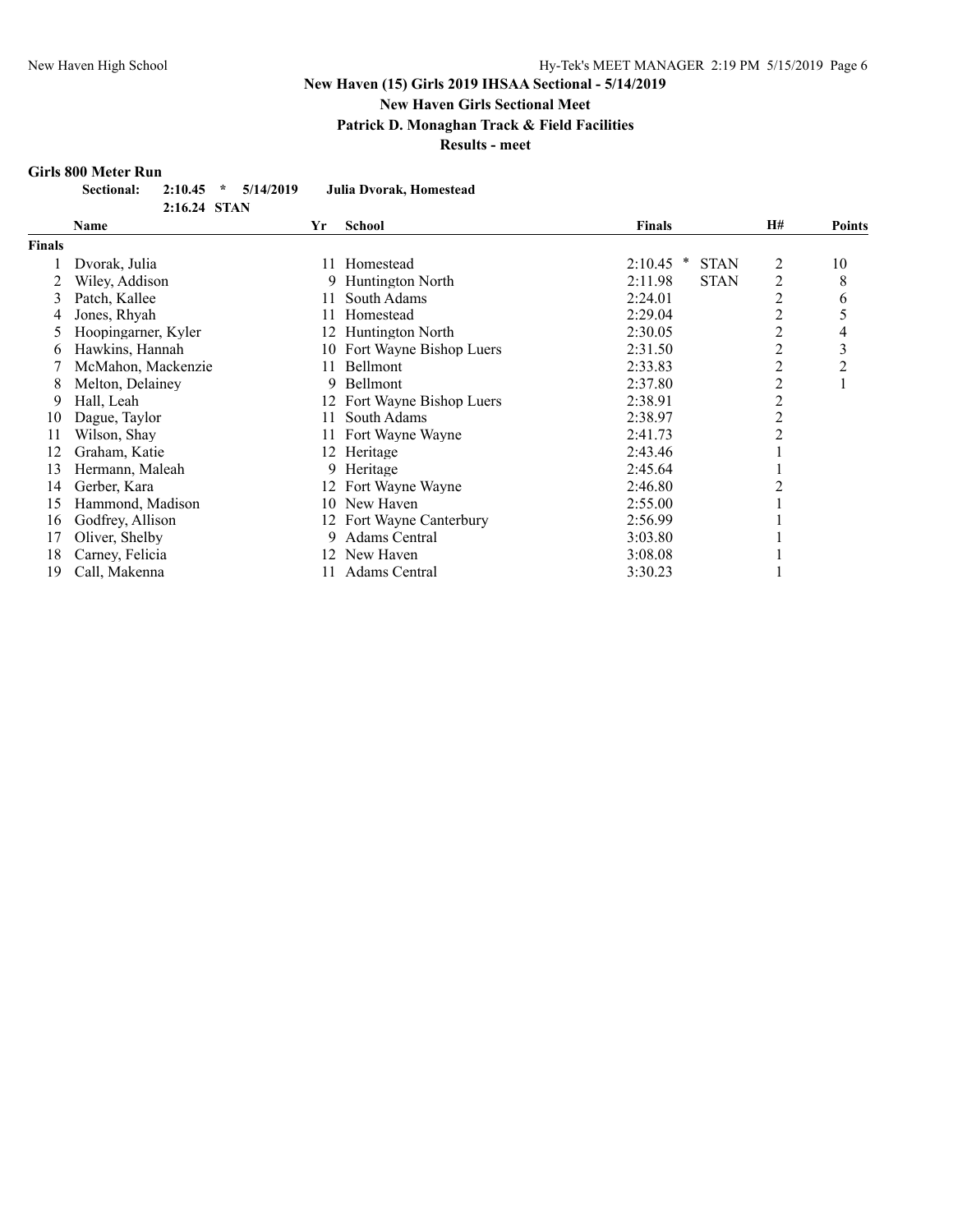**New Haven Girls Sectional Meet**

**Patrick D. Monaghan Track & Field Facilities**

**Results - meet**

#### **Girls 1600 Meter Run**

| Sectional: 4:59.00 * 5/17/2016 |              |  | <b>Grace Walther, Homestead</b> |
|--------------------------------|--------------|--|---------------------------------|
|                                | 5:02.82 STAN |  |                                 |

|               | Name                 | Yr  | <b>School</b>              | <b>Finals</b> | <b>Points</b> |
|---------------|----------------------|-----|----------------------------|---------------|---------------|
| <b>Finals</b> |                      |     |                            |               |               |
|               | Wiley, Addison       |     | 9 Huntington North         | 5:20.35       | 10            |
|               | Van De Weg, Marissa  | 9   | Adams Central              | 5:21.70       | 8             |
| 3             | Busch, Sarah         | 10  | Fort Wayne Bishop Luers    | 5:21.90       | 6             |
| 4             | Sedlaczek, Angelina  | 11  | Homestead                  | 5:25.11       | 5             |
| 5             | Whitney, Hanna       |     | 10 Huntington North        | 5:25.13       | 4             |
| 6             | Hawkins, Hannah      |     | 10 Fort Wayne Bishop Luers | 5:36.45       | 3             |
|               | Schaefer, Payton     | 9.  | Homestead                  | 5:49.04       | 2             |
| 8             | Kline, Aubree        | 11  | New Haven                  | 5:52.55       |               |
| 9             | Graham, Katie        |     | 12 Heritage                | 5:58.03       |               |
| 10            | Scott, Carrie        |     | 12 Bellmont                | 6:06.51       |               |
| 11            | Harruff, Eliza       | 12. | South Adams                | 6:14.62       |               |
| 12            | Biggins, Lilly       | 11  | Heritage                   | 6:19.27       |               |
| 13            | Coomer, Makayla      | 10  | New Haven                  | 6:22.25       |               |
| 14            | Maclin, Athena       |     | 10 Fort Wayne Wayne        | 6:36.11       |               |
| 15            | Von Seggern, Bella   |     | 10 Fort Wayne Canterbury   | 6:41.60       |               |
| 16            | Neuenschwander, Ella |     | 9 South Adams              | 6:47.41       |               |
| 17            | Call, Makenna        | 11  | Adams Central              | 7:08.32       |               |
| 18            | Godfrey, Andy        |     | 12 Fort Wayne Canterbury   | 7:41.13       |               |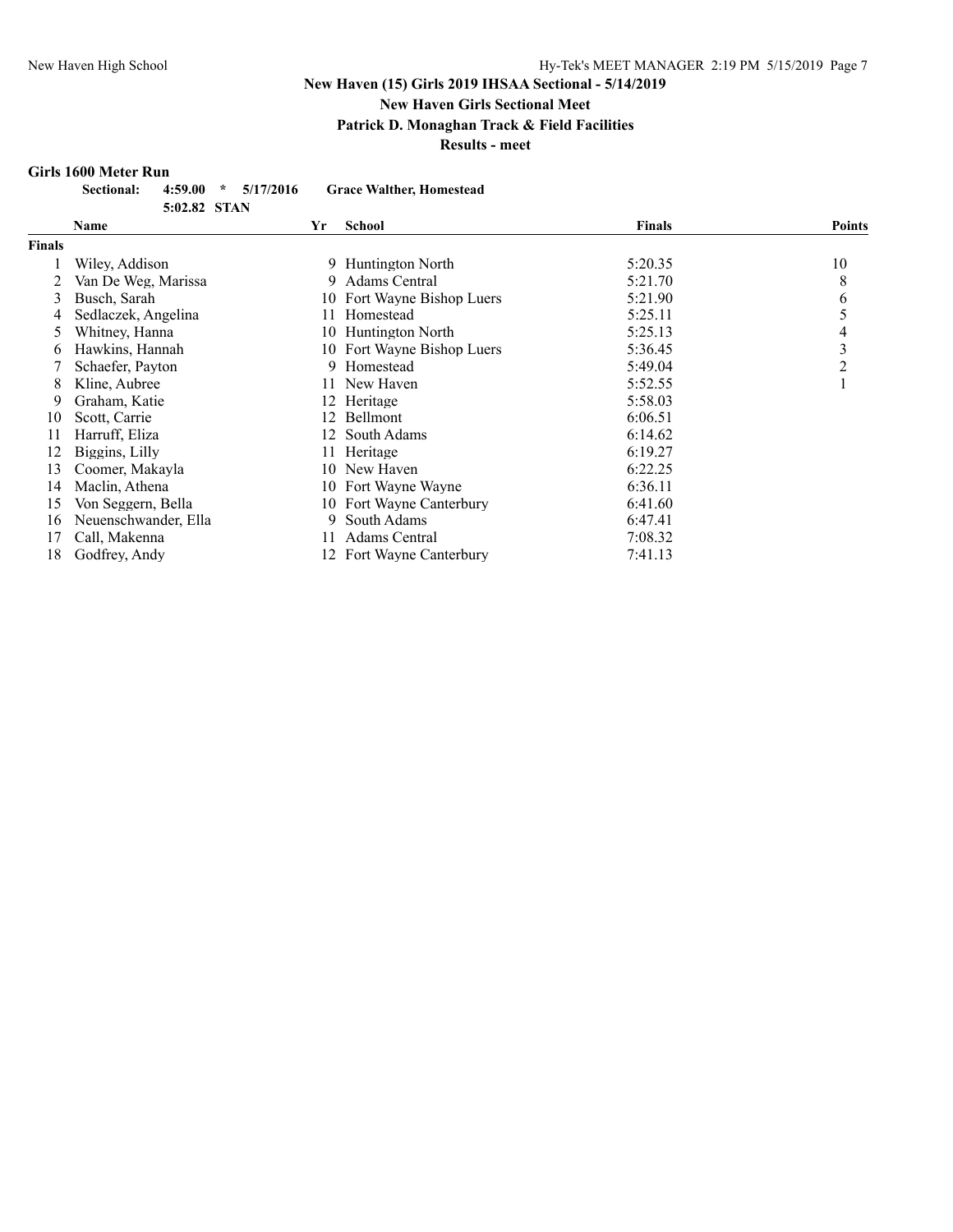#### **New Haven Girls Sectional Meet**

**Patrick D. Monaghan Track & Field Facilities**

**Results - meet**

### **Girls 3200 Meter Run**

| Sectional: 11:05.66 * 5/17/2016 |               |  | <b>Bailey Beery, Bellmont</b> |
|---------------------------------|---------------|--|-------------------------------|
|                                 | 10:51.59 STAN |  |                               |

|               | <b>Name</b>          | Yr | <b>School</b>              | <b>Finals</b> | <b>Points</b> |
|---------------|----------------------|----|----------------------------|---------------|---------------|
| <b>Finals</b> |                      |    |                            |               |               |
|               | Faber, Amelia        | 9. | Homestead                  | 11:26.40      | 10            |
|               | Busch, Sarah         |    | 10 Fort Wayne Bishop Luers | 11:56.46      | 8             |
| 3             | Sturwold, McKenzie   |    | 9 South Adams              | 12:00.32      | 6             |
| 4             | Whitney, Hanna       |    | 10 Huntington North        | 12:20.01      |               |
|               | Miller, Alena        |    | 12 Huntington North        | 12:22.45      | 4             |
| 6.            | Henschen. Izabella   |    | 12 Homestead               | 12:28.65      | 3             |
|               | Kline, Aubree        |    | 11 New Haven               | 13:21.77      | ↑             |
| 8.            | Mulholland, Tatum    |    | 11 Fort Wayne Bishop Luers | 13:33.50      |               |
| 9             | Ehlers. Anva         |    | 11 Fort Wayne Canterbury   | 13:56.79      |               |
| 10            | McCagg, Rebekah      |    | 11 New Haven               | 13:57.73      |               |
| 11            | Reynolds, Olivia     |    | 10 Adams Central           | 14:05.07      |               |
| 12            | Hockemeyer, Jara     |    | 9 Bellmont                 | 14:32.32      |               |
| 13            | Whitacre, Anna-Grace |    | Heritage                   | 14:36.06      |               |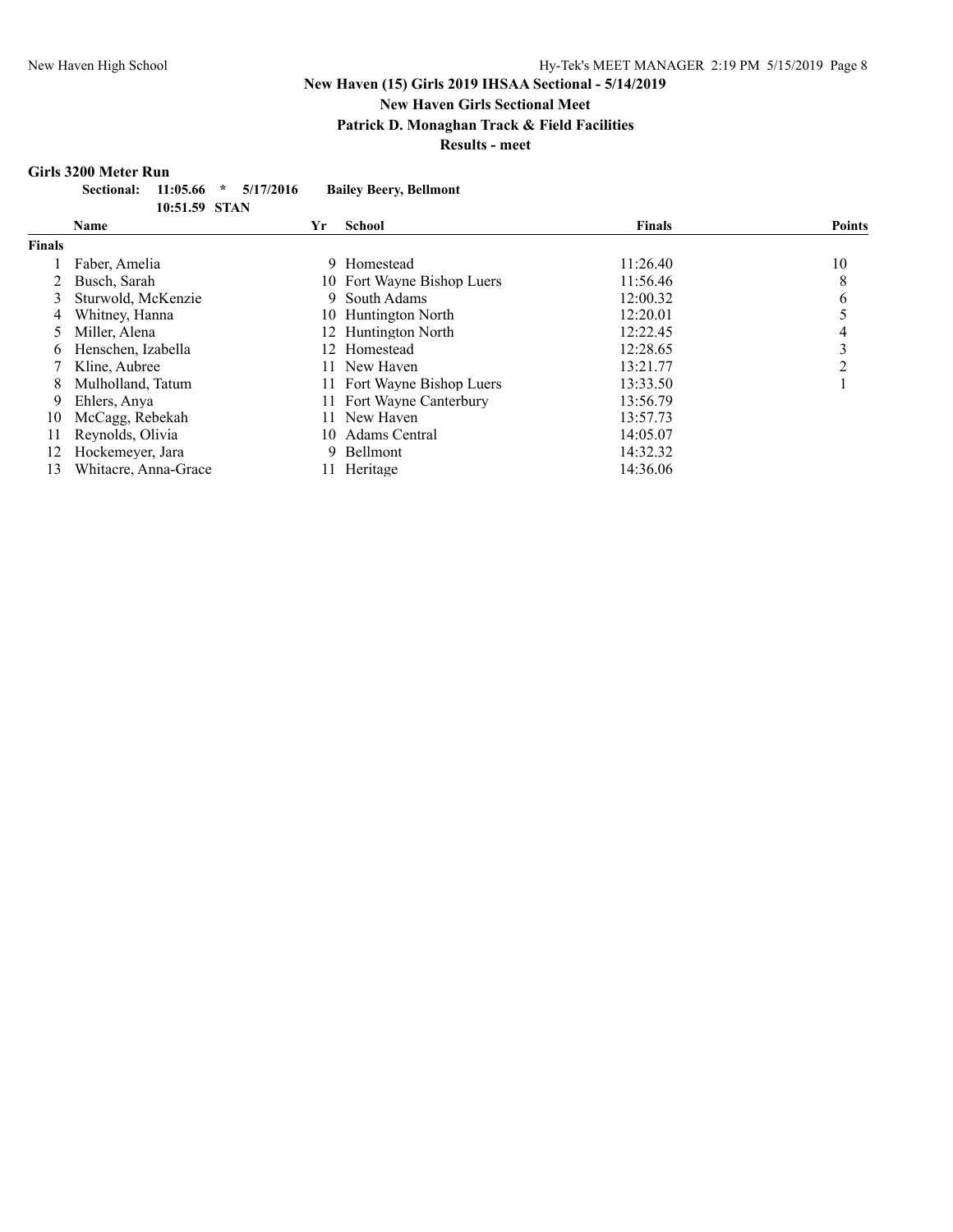#### **New Haven Girls Sectional Meet**

**Patrick D. Monaghan Track & Field Facilities**

**Results - meet**

#### **Girls 100 Meter Hurdles**

|                      | <b>Sectional:</b><br>14.25<br>$\star$<br>2008 |    | <b>Chelsea Ross, Wayne</b> |                   |    |
|----------------------|-----------------------------------------------|----|----------------------------|-------------------|----|
|                      | <b>15.00 STAN</b>                             |    |                            |                   |    |
|                      | <b>Name</b>                                   | Yr | School                     | <b>Prelims</b>    | H# |
| <b>Preliminaries</b> |                                               |    |                            |                   |    |
|                      | Buck, Sophia                                  |    | 12 Homestead               | 15.48 Q           | 2  |
|                      | Vanlandingham, Alarra                         | 12 | New Haven                  | 16.31 Q           |    |
| 3                    | Wright, Jaeleen                               |    | 12 Homestead               | 16.42 Q           | 2  |
| 4                    | Hankenson, Mia                                |    | 11 Bellmont                | $16.63$ Q         |    |
|                      | Whitt, AJ                                     |    | 9 Fort Wayne Wayne         | $16.64$ q         |    |
| 6                    | Beitler, Hannah                               | 11 | South Adams                | $17.82$ q         | 2  |
|                      | Carr, Ciana                                   |    | 9 Fort Wayne Wayne         | $17.97$ q         | 2  |
| 8                    | Morris, Faith                                 |    | 10 Bellmont                | $18.52 \text{ q}$ |    |
| 9                    | Hamm, Makaylah                                |    | 10 Adams Central           | 19.28             | 2  |
| 10                   | Renninger, Audrey                             |    | 11 Heritage                | 20.20             |    |
| 11                   | Hare, Maggie                                  |    | 10 Heritage                | 20.97             |    |
| 12.                  | Reelsen, Lena                                 |    | 9 Fort Wayne Canterbury    | 23.60             | 2  |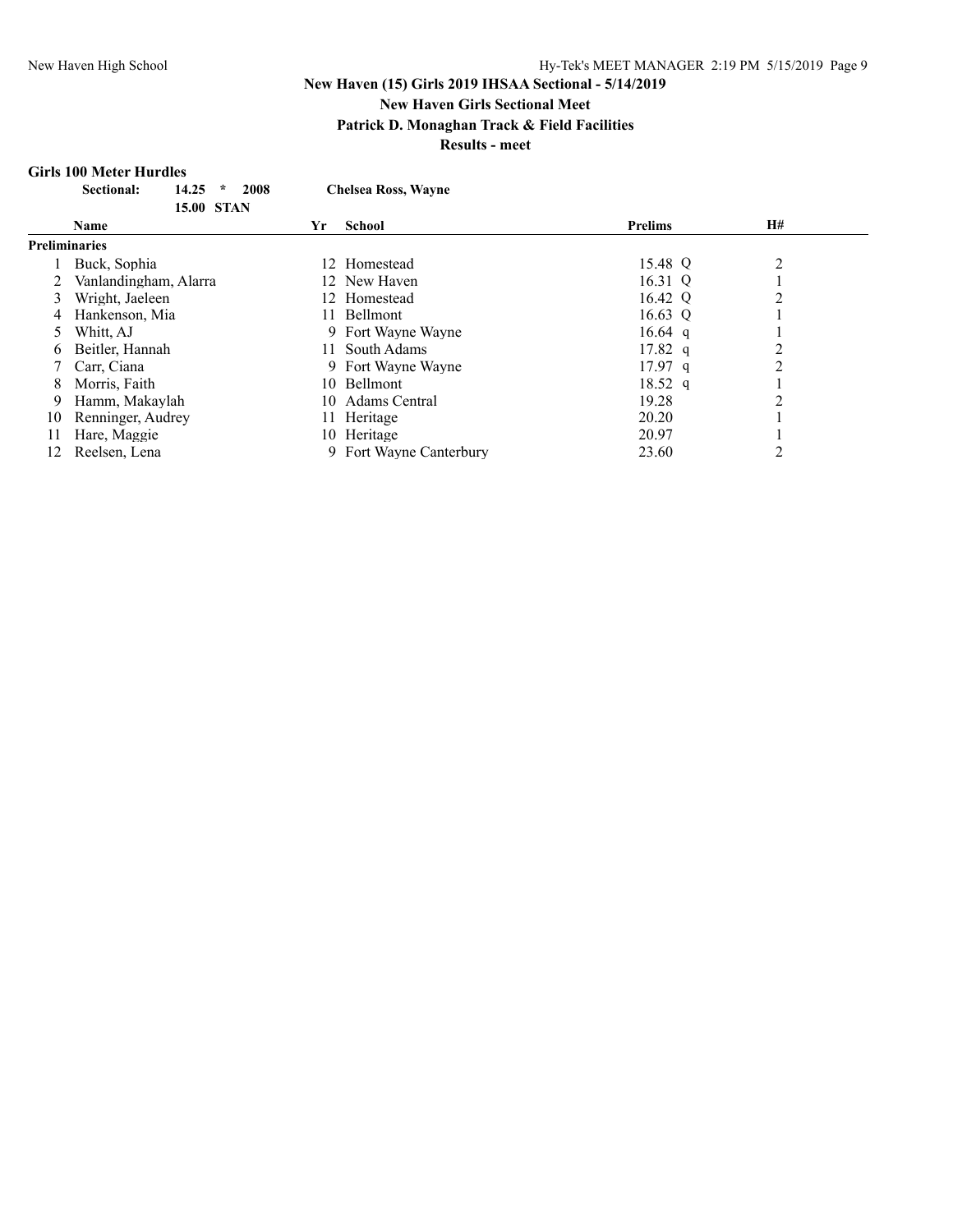## **New Haven Girls Sectional Meet**

**Patrick D. Monaghan Track & Field Facilities**

**Results - meet**

### **Girls 100 Meter Hurdles**

|               | 14.25<br><b>Sectional:</b><br>2008<br>$\star$ |    | <b>Chelsea Ross, Wayne</b> |               |               |
|---------------|-----------------------------------------------|----|----------------------------|---------------|---------------|
|               | <b>15.00 STAN</b>                             |    |                            |               |               |
|               | Name                                          | Yr | School                     | <b>Finals</b> | <b>Points</b> |
| <b>Finals</b> |                                               |    |                            |               |               |
|               | Buck, Sophia                                  |    | 12 Homestead               | 15.03         | 10            |
|               | Vanlandingham, Alarra                         |    | 12 New Haven               | 15.60         | 8             |
| 3             | Whitt, AJ                                     |    | 9 Fort Wayne Wayne         | 15.92         | 6             |
| 4             | Wright, Jaeleen                               |    | 12 Homestead               | 16.03         |               |
|               | Hankenson, Mia                                |    | 11 Bellmont                | 16.26         | 4             |
| 6.            | Beitler, Hannah                               |    | 11 South Adams             | 17.43         |               |
|               | Carr, Ciana                                   |    | 9 Fort Wayne Wayne         | 17.70         |               |
| 8             | Morris, Faith                                 | 10 | Bellmont                   | 18.20         |               |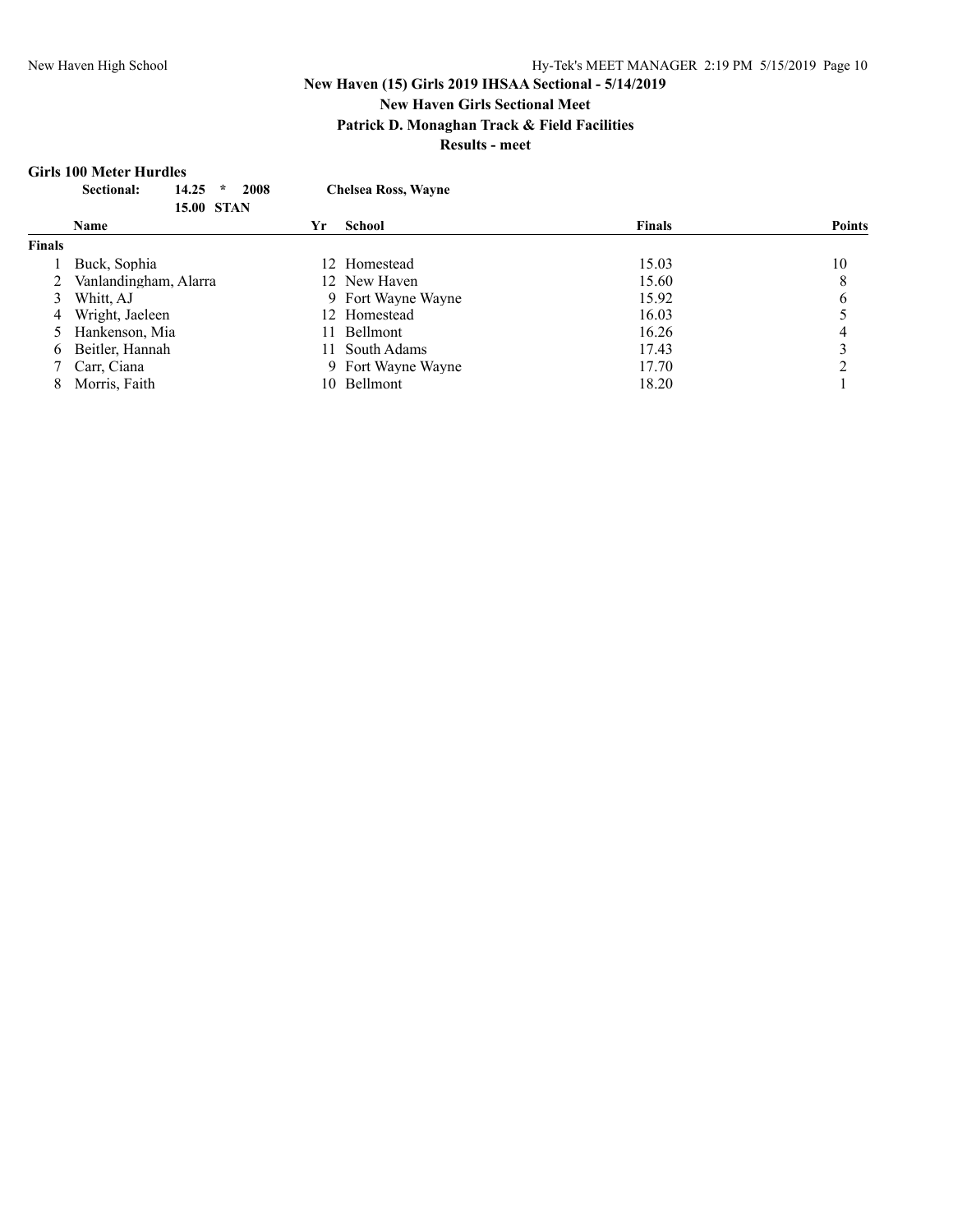**New Haven Girls Sectional Meet**

**Patrick D. Monaghan Track & Field Facilities**

**Results - meet**

#### **Girls 300 Meter Hurdles**

|               | <b>Sectional:</b><br>45.01 | 5/19/2015<br>$\star$<br>45.32 STAN | <b>Holly Hankenson, Bellmont</b>            |                   |        |        |
|---------------|----------------------------|------------------------------------|---------------------------------------------|-------------------|--------|--------|
|               | <b>Name</b>                |                                    | School                                      | <b>Finals</b>     | H#     | Points |
| <b>Finals</b> |                            |                                    |                                             |                   |        |        |
|               | Buck, Sophia               |                                    | 12 Homestead                                | 46.22             |        | 10     |
|               | 2 Van De Weg, Marissa      |                                    | 9 Adams Central                             | 47.41             |        |        |
|               | 2.11                       |                                    | $10 \quad \text{D} \quad 11 \quad \text{I}$ | 40.7 <sup>2</sup> | $\sim$ |        |

|    | 2 Van De Weg, Marissa | 9 Adams Central          | 47.41 |              |
|----|-----------------------|--------------------------|-------|--------------|
| 3  | Morris, Faith         | 10 Bellmont              | 49.76 | <sub>b</sub> |
| 4  | Wright, Jaeleen       | 12 Homestead             | 49.77 |              |
|    | 5 Carr, Ciana         | 9 Fort Wayne Wayne       | 51.51 |              |
| 6  | Wilson, Isabel        | 10 Bellmont              | 51.91 |              |
|    | Biggs, Avery          | 9 Fort Wayne Canterbury  | 52.62 |              |
| 8  | Sebring, Katelyn      | 11 Heritage              | 53.44 |              |
| 9. | Aschliman, Alexandria | 11 Huntington North      | 53.46 |              |
| 10 | Ehlers, Anya          | 11 Fort Wayne Canterbury | 56.71 |              |
| 11 | Hare, Maggie          | 10 Heritage              | 57.44 |              |
| 12 | Bradley, Antonia      | 12 Fort Wayne Wayne      | 57.85 |              |
| 13 | Beitler, Hannah       | South Adams              | 57.88 |              |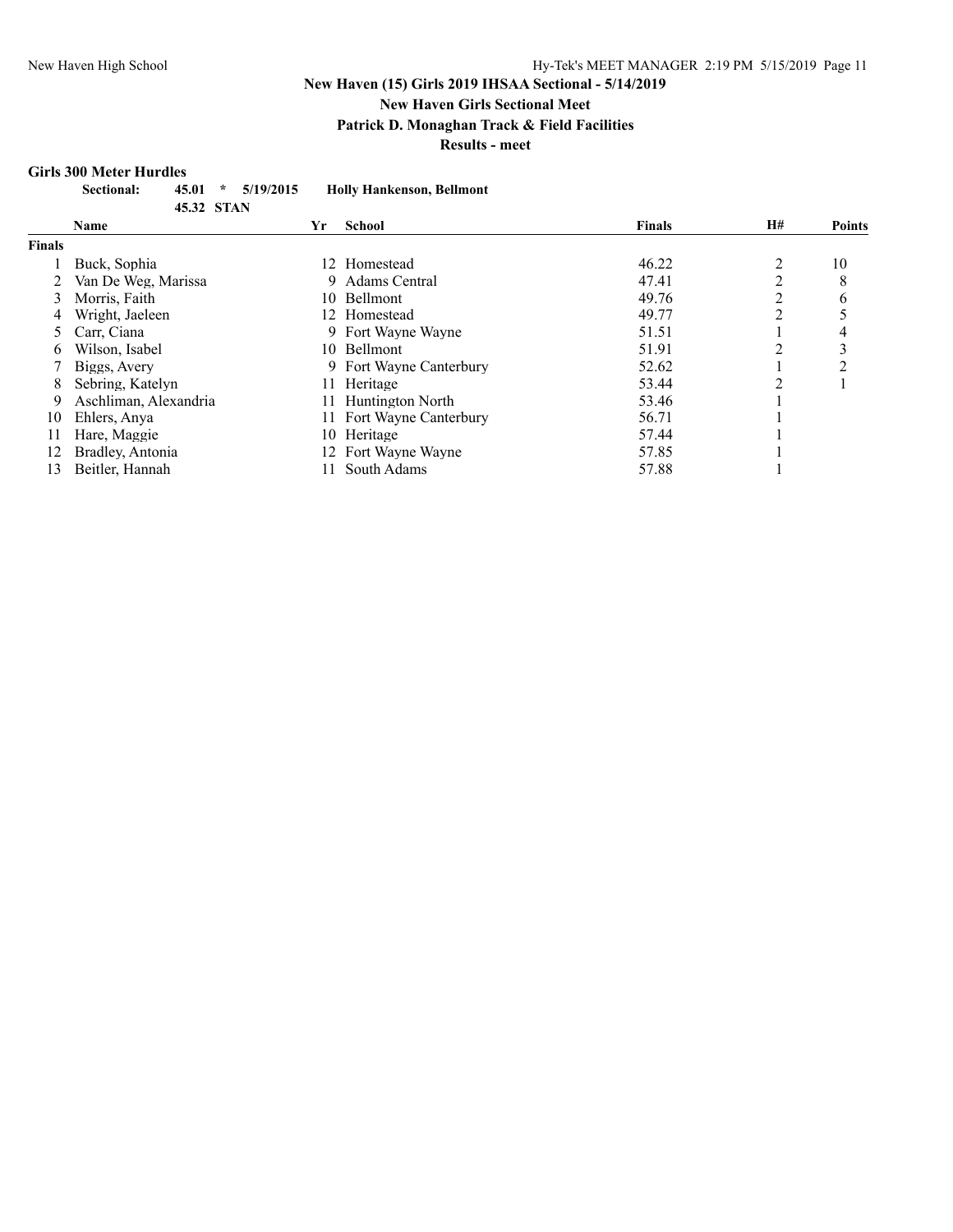#### **New Haven (15) Girls 2019 IHSAA Sectional - 5/14/2019 New Haven Girls Sectional Meet**

**Patrick D. Monaghan Track & Field Facilities**

**Results - meet**

#### **Girls 4x100 Meter Relay**

| Sectional: | 47.91 | 1995 | <b>Harding, Harding</b> |
|------------|-------|------|-------------------------|
|            |       |      |                         |

**Harper, Harris, Jackson, McCarter**

|                 | <b>Team</b>                                                               | Relay                                            |                                                    | <b>Finals</b>                                            | H#                                                     | Points         |
|-----------------|---------------------------------------------------------------------------|--------------------------------------------------|----------------------------------------------------|----------------------------------------------------------|--------------------------------------------------------|----------------|
| <b>Finals</b>   |                                                                           |                                                  |                                                    |                                                          |                                                        |                |
|                 | Fort Wayne Wayne<br>1) Xayarath, Erica 11                                 | 2) Tyler, Ashanti 9                              | 3) Myshell, Hurse 9                                | 50.04                                                    | 2<br>4) Chapman, Anah 12                               | 10             |
|                 | 5) Davis, Shiairah 9                                                      | 6) Mims, Jasmine 11                              | 7) Carr, Ciana 9                                   | 8) Whitt, AJ 9                                           |                                                        |                |
| 2               | Homestead<br>1) Gealy, Kara 12<br>5) Swing, Haley 12                      | 2) Torrez, Gabrielle 11<br>6) Wright, Jaeleen 12 | 3) Buck, Sophia 12<br>7) Krizon, Gwendolyn 11      | 51.05<br>4) Dager, Claryce 11                            | 2                                                      | 8              |
| 3               | New Haven<br>1) Jackson, Techiya 10                                       | 2) Hughes, CaMya 11                              | 3) Williams, Kayla 10                              | 51.59<br>4) Bland, T'Naya 9                              | 2                                                      | 6              |
| 4               | Huntington North<br>1) Gross, Grace 10<br>5) Shearer, Makenna 9           | 2) Clanin, Lillian 10<br>6) Russell, Veronika 12 | 3) Dorsett, Peyton 12<br>7) Goodrich, Brooklynn 12 | 53.20                                                    | 2<br>4) Williams, Preslee 10<br>8) Hiday, Christine 10 | 5              |
| 5.              | Fort Wayne Bishop Luers<br>1) Javins, Dori 11<br>5) Gladding, Caroline 12 | 2) Stewart, Aisia 10<br>6) Howard, Riley 9       | 3) Berghoff, Amythyse 10                           | 53.87<br>4) Young, Solaire 11                            | 2                                                      | 4              |
| 6               | South Adams<br>1) Dague, Taylor 11<br>5) Neuenschwander, Ella 9           | 2) Anderson, Acacia 12                           | 3) Beitler, Hannah 11                              | 55.13                                                    | 4) Von Gunten, Isabel 11                               | 3              |
| 7               | <b>Adams Central</b><br>1) Nussbaum, Emmi 12<br>5) Isch, Josie 9          | 2) Sprunger, Bailea 12                           | 3) Schwaller, Lexi 12                              | 55.45                                                    | 2<br>4) Hamm, Makaylah 10                              | $\overline{2}$ |
| 8               | Heritage<br>1) Meyer, Kali 10<br>5) Coyne, Gracey 10                      | 2) Gibson, Molly 11<br>6) Bonar, Macenzie 12     | 3) Sebring, Katelyn 11                             | 55.48<br>4) Beard, Alivia 11                             | 2                                                      | 1              |
| 9               | Fort Wayne Canterbury<br>1) Reelsen, Lena 9<br>5) Watson, Susannah 11     | 2) Hamilton, Olivia 9<br>6) Skekloff, Kitty 11   | 3) Brown, AnnaBella 9                              | 57.49<br>4) Biggs, Avery 9                               |                                                        |                |
| 10 <sup>1</sup> | <b>Bellmont</b><br>1) Hockemeyer, JoLynn 11<br>5) Beaulieu, Joley 9       | 2) Hart, Aniya 9<br>6) Shifferly, Morgan 10      | 3) Smith, Ella 11<br>7) Birch, Gabby 12            | 1:00.88<br>4) Davis, Princess 12<br>8) Wilson, Isabel 10 |                                                        |                |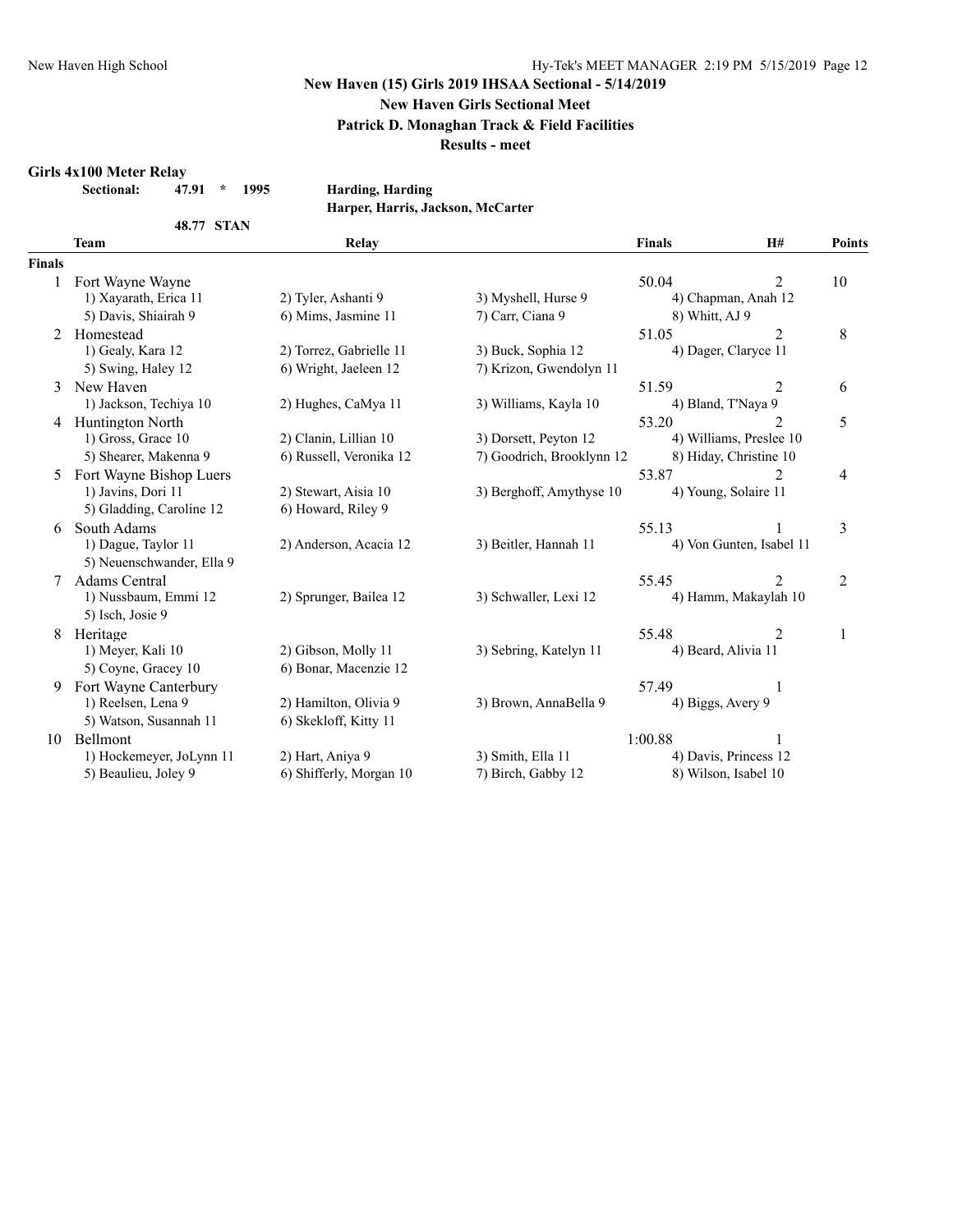**New Haven Girls Sectional Meet**

**Patrick D. Monaghan Track & Field Facilities**

**Results - meet**

#### **Girls 4x400 Meter Relay**

| Sectional: |  |  | $3:59.44$ * $5/14/2013$ | <b>Bellmont, Bellmont</b> |
|------------|--|--|-------------------------|---------------------------|
|------------|--|--|-------------------------|---------------------------|

#### **E Gunsett, B Hankenson, H Hankenson, A Harvey**

**3:57.25 STAN**

|                | $J: J'.LJ$ $JIMN$           |                           |                          |                |                          |                |
|----------------|-----------------------------|---------------------------|--------------------------|----------------|--------------------------|----------------|
|                | <b>Team</b>                 | Relay                     |                          | <b>Finals</b>  | H#                       | <b>Points</b>  |
| <b>Finals</b>  |                             |                           |                          |                |                          |                |
| 1              | Homestead                   |                           |                          | 4:04.22        | $\overline{2}$           | 10             |
|                | 1) Gealy, Kara 12           | 2) Swing, Haley 12        | 3) Dvorak, Julia 11      |                | 4) Jones, Rhylee 11      |                |
|                | 5) Buck, Sophia 12          | 6) Smith, Amaya 9         | 7) Dager, Claryce 11     |                |                          |                |
| 2              | Huntington North            |                           |                          | 4:04.60        | $\overline{2}$           | 8              |
|                | 1) Slagel, Regan 9          | 2) Goodrich, Brooklynn 12 | 3) Wiley, Addison 9      |                | 4) McDonald, Meg 11      |                |
|                | 5) Aschliman, Alexandria 11 | 6) Hiday, Christine 10    |                          |                |                          |                |
| 3              | South Adams                 |                           |                          | 4:20.58        | $\overline{2}$           | 6              |
|                | 1) Dague, Taylor 11         | 2) Smith, Alison 9        | 3) Von Gunten, Isabel 11 |                | 4) Patch, Kallee 11      |                |
|                | 5) Sturwold, McKenzie 9     | 6) Harruff, Eliza 12      |                          |                |                          |                |
| $\overline{4}$ | Bellmont                    |                           |                          | 4:22.26        | $\overline{2}$           | 5              |
|                | 1) Nelson, Grace 11         | 2) Rhymer, Jordan 9       | 3) McMahon, Mackenzie 11 |                | 4) Morris, Faith 10      |                |
|                | 5) Zimmerman, Ezraelle 10   | 6) Birch, Gabby 12        | 7) Wilson, Isabel 10     |                | 8) Shifferly, Morgan 10  |                |
| 5              | Fort Wayne Bishop Luers     |                           |                          | 4:39.76        | $\overline{2}$           | 4              |
|                | 1) Baum, Kristina 11        | 2) Heiny, Kathryn 10      | 3) Holzinger, Lillian 10 |                | 4) Hall, Leah 12         |                |
|                | 5) Berghoff, Amythyse 10    | 6) Hawkins, Hannah 10     |                          |                |                          |                |
| 6              | Heritage                    |                           |                          | 4:48.01        | $\overline{2}$           | 3              |
|                | 1) Sebring, Katelyn 11      | 2) Richman, Allison 9     | 3) Beard, Alivia 11      |                | 4) Hare, Maggie 10       |                |
|                | 5) Meyer, Kali 10           | 6) Nicole, Kohrman 10     |                          |                |                          |                |
|                | <b>Adams Central</b>        |                           |                          | 4:59.92        |                          | $\overline{2}$ |
|                | 1) Beer, Audrey 11          | 2) Oliver, Shelby 9       | 3) Isch, Josie 9         |                | 4) Van De Weg, Marissa 9 |                |
|                | 5) Hamm, Makaylah 10        |                           |                          |                |                          |                |
| 8              | Fort Wayne Canterbury       |                           |                          | 5:04.41        |                          |                |
|                | 1) Brown, AnnaBella 9       | 2) Biggs, Avery 9         | 3) Reelsen, Lena 9       |                | 4) Hamilton, Olivia 9    |                |
|                | 5) Godfrey, Allison 12      | 6) Von Seggern, Bella 10  | 7) Ehlers, Anya 11       |                |                          |                |
| 9              | New Haven                   |                           |                          | 5:12.15        |                          |                |
|                | 1) Harris, Lauren 10        | 2) Carney, Felicia 12     | 3) Hammond, Madison 10   |                | 4) Coomer, Makayla 10    |                |
|                | 5) Kline, Aubree 11         | 6) Arnos, Olivia 10       |                          |                |                          |                |
|                | Fort Wayne Wayne            |                           |                          | D <sub>O</sub> | $\overline{2}$           |                |
|                | 1) Myshell, Hurse 9         | 2) Chapman, Anah 12       | 3) Wilson, Shay 11       |                | 4) Davis, Shiairah 9     |                |
|                | 5) Carr, Ciana 9            | 6) Armstrong, Aliyah 11   | 7) Tyler, Ashanti 9      |                | 8) Gerber, Kara 12       |                |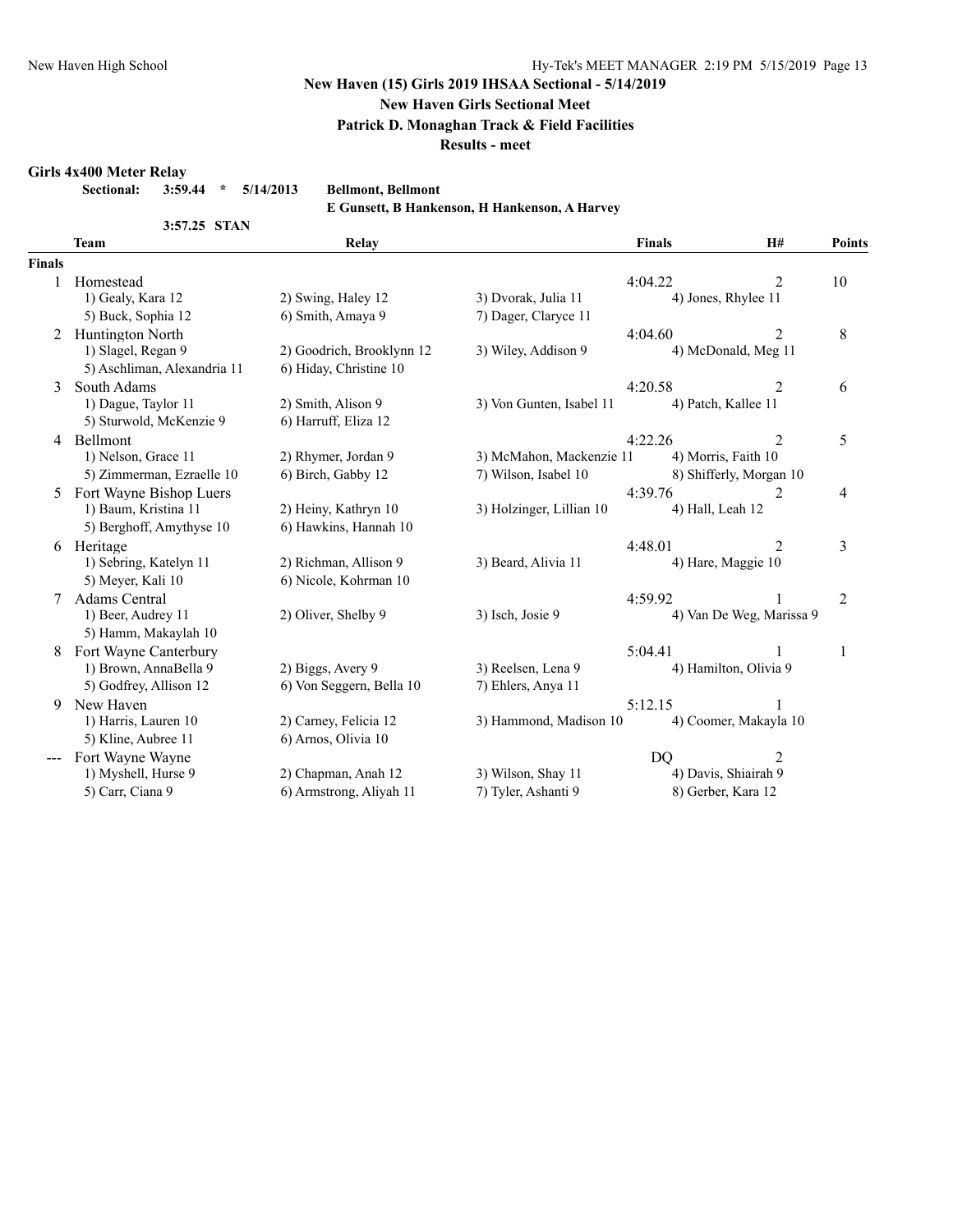**New Haven Girls Sectional Meet**

**Patrick D. Monaghan Track & Field Facilities**

**Results - meet**

#### **Girls 4x800 Meter Relay**

| <b>Sectional:</b> | 9:41.78 | 5/17/2016 |
|-------------------|---------|-----------|
|                   |         |           |

1) Von Seggern, Bella 10 5) Shoppell, Sophia 11

**B Beery, M Neher, E Fuelling, E Gunsett**

**Sectional: 9:41.78 \* 5/17/2016 Bellmont, Bellmont**

**9:24.46 STAN**

|               | 2.24.40 DIAIN              |                        |                          |                       |               |
|---------------|----------------------------|------------------------|--------------------------|-----------------------|---------------|
|               | <b>Team</b>                | Relay                  |                          | <b>Finals</b>         | <b>Points</b> |
| <b>Finals</b> |                            |                        |                          |                       |               |
|               | Homestead                  |                        |                          | 9:57.05               | 10            |
|               | 1) Sedlaczek, Angelina 11  | 2) Faber, Amelia 9     | 3) Parrish, Ryann 9      | 4) Jones, Rhyah 11    |               |
|               | 5) Dvorak, Julia 11        | 6) Nickell, Carissa 12 | 7) Wilcoxson, Hailee 11  | 8) Schaefer, Payton 9 |               |
|               | Fort Wayne Bishop Luers    |                        | 10:13.43                 |                       | 8             |
|               | 1) Baum, Kristina 11       | 2) Heiny, Kathryn 10   | 3) Hawkins, Hannah 10    | 4) Hall, Leah 12      |               |
|               | 5) Mulholland, Tatum 11    |                        |                          |                       |               |
| 3             | <b>Huntington North</b>    |                        | 10:16.91                 |                       | 6             |
|               | 1) Hoopingarner, Kyler 12  | 2) Harvey, Adalyn 10   | 3) Coles, Kendyl 11      | 4) Miller, Alena 12   |               |
|               | 5) Whitney, Hanna 10       | 6) Bulat, Marlene 11   | 7) Wiley, Addison 9      | 8) Zook, Lesley 10    |               |
| 4             | South Adams                |                        | 10:19.85                 |                       | 5             |
|               | 1) Dague, Taylor 11        | 2) Harruff, Eliza 12   | 3) Sturwold, McKenzie 9  | 4) Patch, Kallee 11   |               |
|               | 5) Neuenschwander, Ella 9  |                        |                          |                       |               |
| 5             | Heritage                   |                        |                          | 11:00.81              | 4             |
|               | 1) Biggins, Lilly 11       | 2) Geise, Natalie 10   | 3) Graham, Katie 12      | 4) Nicole, Kohrman 10 |               |
|               | 5) Whitacre, Anna-Grace 11 | 6) Hermann, Maleah 9   |                          |                       |               |
| 6             | <b>Bellmont</b>            |                        | 11:12.25                 |                       | 3             |
|               | 1) Singleton, Mia 9        | 2) Meyers, Autum 12    | 3) Hockemeyer, JoLynn 11 | 4) Melton, Delainey 9 |               |
|               | 5) Morris, Faith 10        | 6) Fuelling, Claire 9  | 7) McMahon, Mackenzie 11 | 8) Scott, Carrie 12   |               |
| $\tau$        | <b>Fort Wayne Wayne</b>    |                        |                          | 11:36.50              | 2             |
|               | 1) Maclin, Athena 10       | 2) Gerber, Kara 12     | 3) Wilson, Shay 11       | 4) Booker, Jade 9     |               |
|               | 5) Lockett, Tiara 9        |                        |                          |                       |               |
| 8             | New Haven                  |                        | 11:51.22                 |                       | 1             |
|               | 1) Carney, Felicia 12      | 2) Hammond, Madison 10 | 3) Coomer, Makayla 10    | 4) McCagg, Rebekah 11 |               |
|               | 5) Arnos, Olivia 10        |                        |                          |                       |               |
| 9             | Adams Central              |                        |                          | 11:51.24              |               |
|               | 1) Beer, Audrey 11         | 2) Oliver, Shelby 9    | 3) Reynolds, Olivia 10   | 4) Isch, Josie 9      |               |

10 Fort Wayne Canterbury 12:34.51<br>1) Von Seggern, Bella 10 2) Ehlers, Anya 11 3) Godfrey, Allison 12 4) Godfrey, Andy 12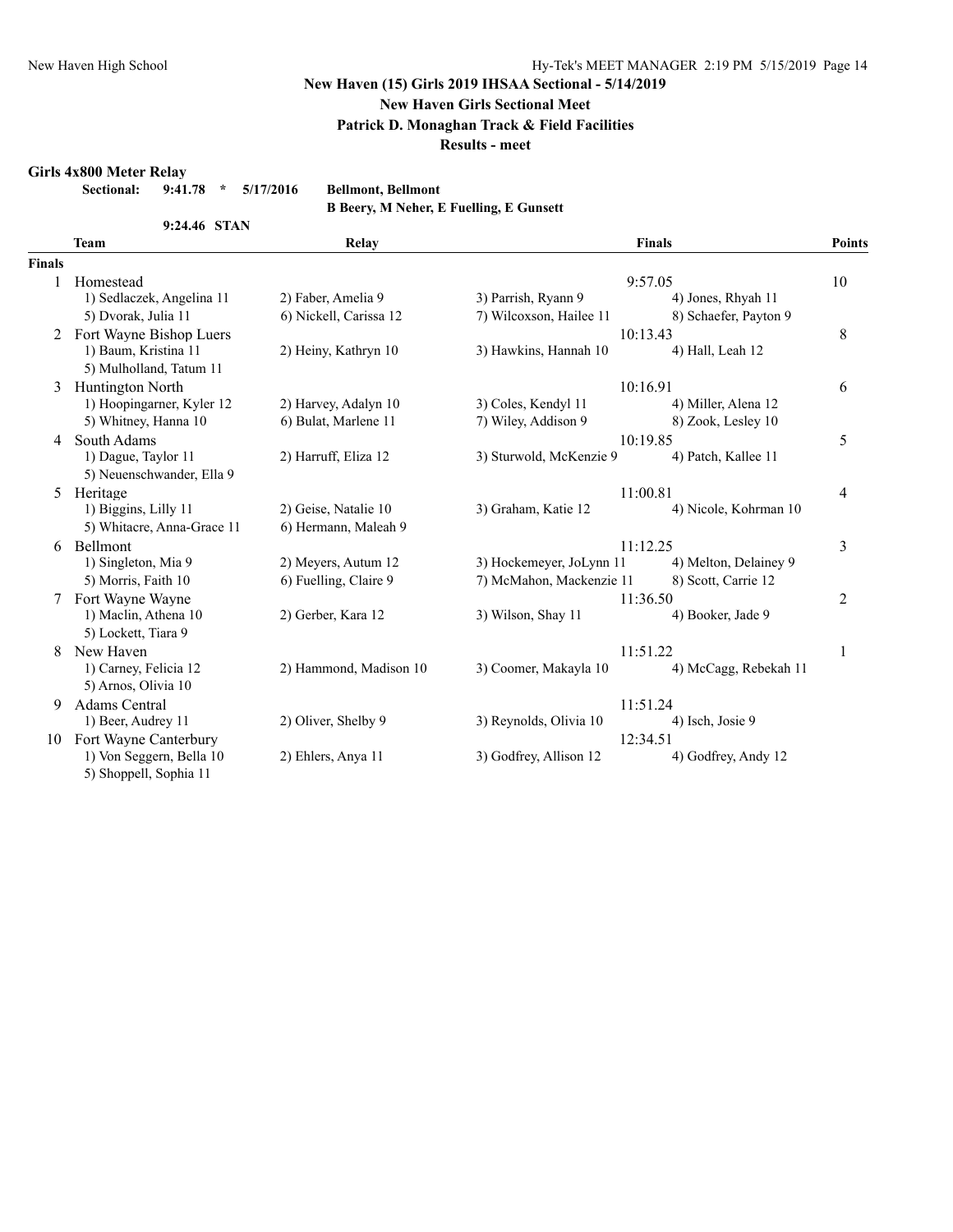### **New Haven (15) Girls 2019 IHSAA Sectional - 5/14/2019 New Haven Girls Sectional Meet**

**Patrick D. Monaghan Track & Field Facilities**

**Results - meet**

### **Girls High Jump**

|                                                                                                | <b>Sectional:</b><br>$5 - 11.25$<br>$\star$<br>2001 |     | <b>Emily Loomis, Bishop Luers</b> |             |               |
|------------------------------------------------------------------------------------------------|-----------------------------------------------------|-----|-----------------------------------|-------------|---------------|
|                                                                                                | 5-04.50 STAN                                        |     |                                   |             |               |
|                                                                                                | <b>Name</b>                                         | Yr  | School                            | Finals      | <b>Points</b> |
| Finals                                                                                         |                                                     |     |                                   |             |               |
|                                                                                                | Xayarath, Erica                                     |     | 11 Fort Wayne Wayne               | $5 - 02.00$ | 10            |
|                                                                                                | Coyne, Gracey                                       | 10  | Heritage                          | $J5-02.00$  | 8             |
|                                                                                                | Williams, Preslee                                   |     | 10 Huntington North               | $5 - 00.00$ | 6             |
| 4                                                                                              | Hughes, CaMya                                       |     | 11 New Haven                      | $4 - 10.00$ |               |
|                                                                                                | Wright, Jaeleen                                     |     | 12 Homestead                      | 4-08.00     | 3.50          |
|                                                                                                | Sebring, Katelyn                                    |     | 11 Heritage                       | 4-08.00     | 3.50          |
|                                                                                                | Dorsett, Peyton                                     |     | 12 Huntington North               | $4 - 06.00$ | 2             |
| $\qquad \qquad -$                                                                              | Shifferly, Morgan                                   | 10  | Bellmont                          | NH          |               |
|                                                                                                | Zimmerman, Ezraelle                                 | 10  | <b>Bellmont</b>                   | NH          |               |
| $\frac{1}{2} \left( \frac{1}{2} \right) \left( \frac{1}{2} \right) \left( \frac{1}{2} \right)$ | Loshe, Lydia                                        | 11. | South Adams                       | NH          |               |
|                                                                                                | Carr, Payton                                        | 10  | Homestead                         | NH          |               |
|                                                                                                | Armstrong, Aliyah                                   |     | 11 Fort Wayne Wayne               | NH          |               |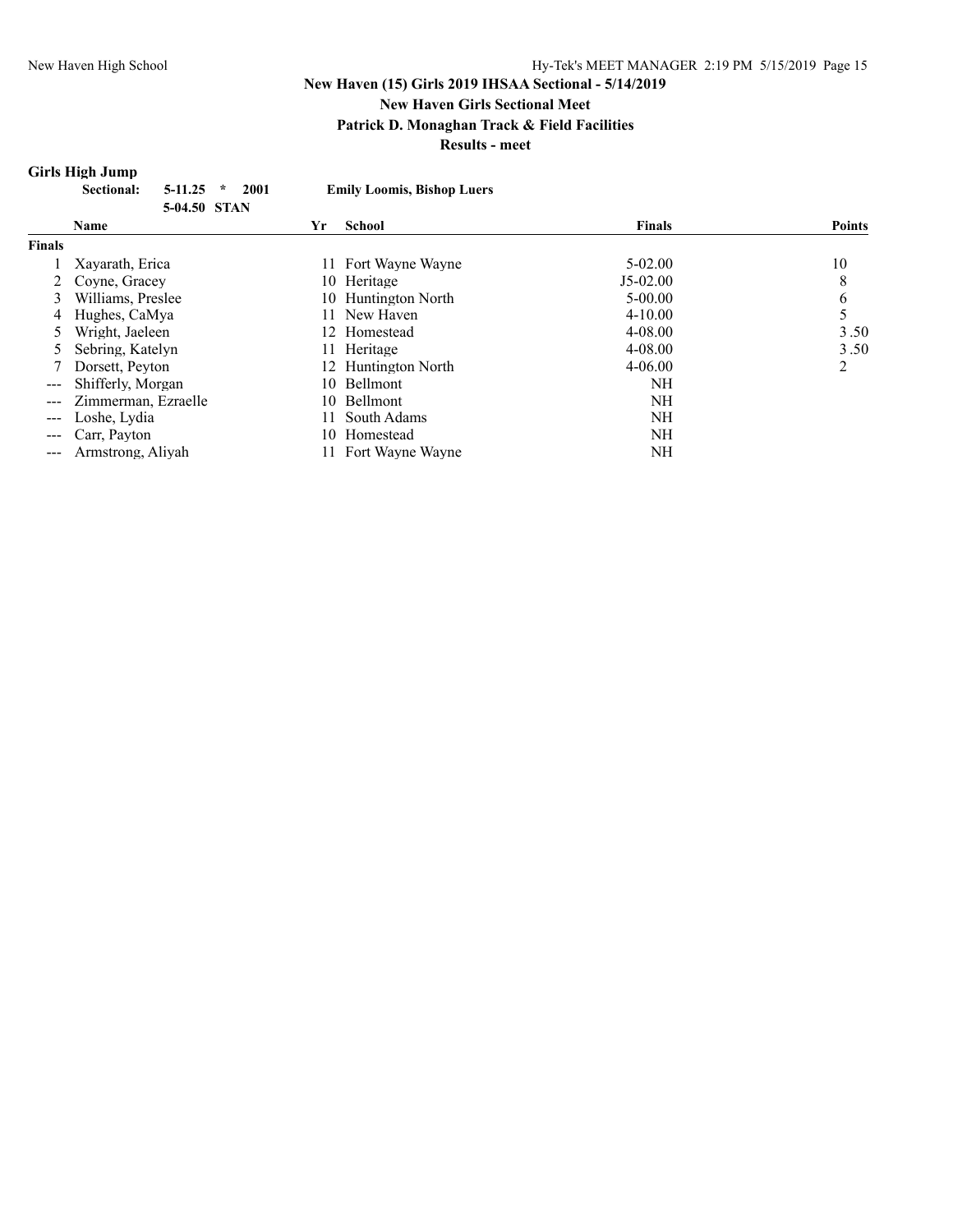## **New Haven Girls Sectional Meet**

**Patrick D. Monaghan Track & Field Facilities**

**Results - meet**

#### **Girls Pole Vault**

|               | $13 - 03$<br>2007<br><b>Sectional:</b><br>$\star$ |    | <b>Katie Veith, Homestead</b> |             |        |  |
|---------------|---------------------------------------------------|----|-------------------------------|-------------|--------|--|
|               | 11-02.00 STAN                                     |    |                               |             |        |  |
|               | <b>Name</b>                                       | Yr | School                        | Finals      | Points |  |
| <b>Finals</b> |                                                   |    |                               |             |        |  |
|               | Gery, Josephine                                   |    | 10 Homestead                  | 10-06.00    | 10     |  |
|               | 2 Russell, Veronika                               |    | 12 Huntington North           | $9-10.00$   | 8      |  |
|               | Hankenson, Mia                                    |    | 11 Bellmont                   | $J9-10.00$  | 6      |  |
| 4             | Krizon, Gwendolyn                                 |    | 11 Homestead                  | $9 - 06.00$ |        |  |
|               | 5 Nelson, Grace                                   |    | 11 Bellmont                   | $9 - 00.00$ | 4      |  |
| 6             | Harris, Lauren                                    |    | 10 New Haven                  | 7-06.00     |        |  |
|               | DeLong, Jia                                       |    | 12 New Haven                  | $6 - 06.00$ |        |  |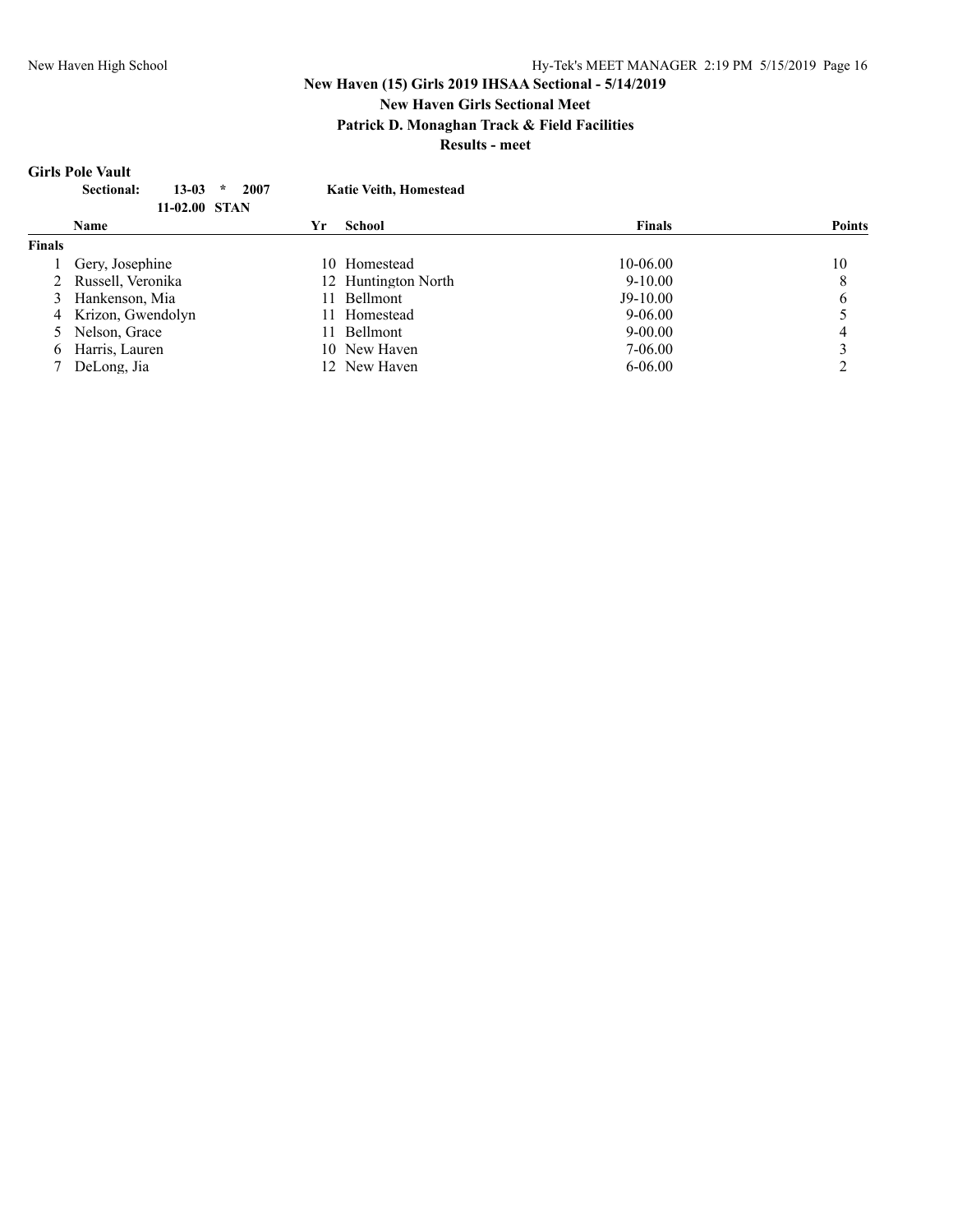### **New Haven (15) Girls 2019 IHSAA Sectional - 5/14/2019 New Haven Girls Sectional Meet**

**Patrick D. Monaghan Track & Field Facilities**

**Results - meet**

### **Girls Long Jump**

| <b>Sectional:</b> |               | $19-02 \div 5/14/2012$ | <b>Ariane Nelson, Homestead</b> |
|-------------------|---------------|------------------------|---------------------------------|
|                   | 17-08.25 STAN |                        |                                 |

|        | Name                | Yr  | <b>School</b>              | <b>Finals</b> | H# | <b>Points</b>  |
|--------|---------------------|-----|----------------------------|---------------|----|----------------|
| Finals |                     |     |                            |               |    |                |
|        | Xavarath, Erica     |     | 11 Fort Wayne Wayne        | 17-02.75      |    | 10             |
|        | Gealy, Kara         |     | 12 Homestead               | 17-00.50      |    | 8              |
| 3      | Coyne, Gracey       |     | 10 Heritage                | 16-05.50      |    | 6              |
|        | Torrez, Gabrielle   |     | Homestead                  | 16-04.75      |    |                |
|        | Chapman, Anah       | 12. | Fort Wayne Wayne           | 16-02.75      |    | 4              |
| 6      | Young, Solaire      | 11. | Fort Wayne Bishop Luers    | 16-01.00      |    | 3              |
|        | Hughes, CaMya       |     | 11 New Haven               | 15-10.00      |    | $\overline{2}$ |
| 8      | Anderson, Acacia    |     | 12 South Adams             | 15-03.25      |    |                |
| 9      | Gibson, Molly       | 11. | Heritage                   | 14-05.75      |    |                |
| 10     | Dorsett, Peyton     |     | 12 Huntington North        | 14-03.00      |    |                |
| 11     | Clanin, Lillian     | 10  | Huntington North           | 14-02.00      |    |                |
| 12     | Isch. Josie         | 9.  | Adams Central              | 13-09.25      | 2  |                |
| 13     | Holzinger, Lillian  |     | 10 Fort Wayne Bishop Luers | 13-08.50      | 2  |                |
| 14     | Shifferly, Morgan   | 10  | Bellmont                   | 13-06.00      | 2  |                |
| 15     | Keele, Taegan       |     | 9 New Haven                | 13-04.25      | 2  |                |
| 16     | Zimmerman, Ezraelle |     | 10 Bellmont                | 13-01.00      | 2  |                |
| 17     | Reelsen, Lena       |     | 9 Fort Wayne Canterbury    | 12-07.00      | 2  |                |
| 18     | Ko, Samantha        |     | 10 Fort Wayne Canterbury   | 12-01.25      | 2  |                |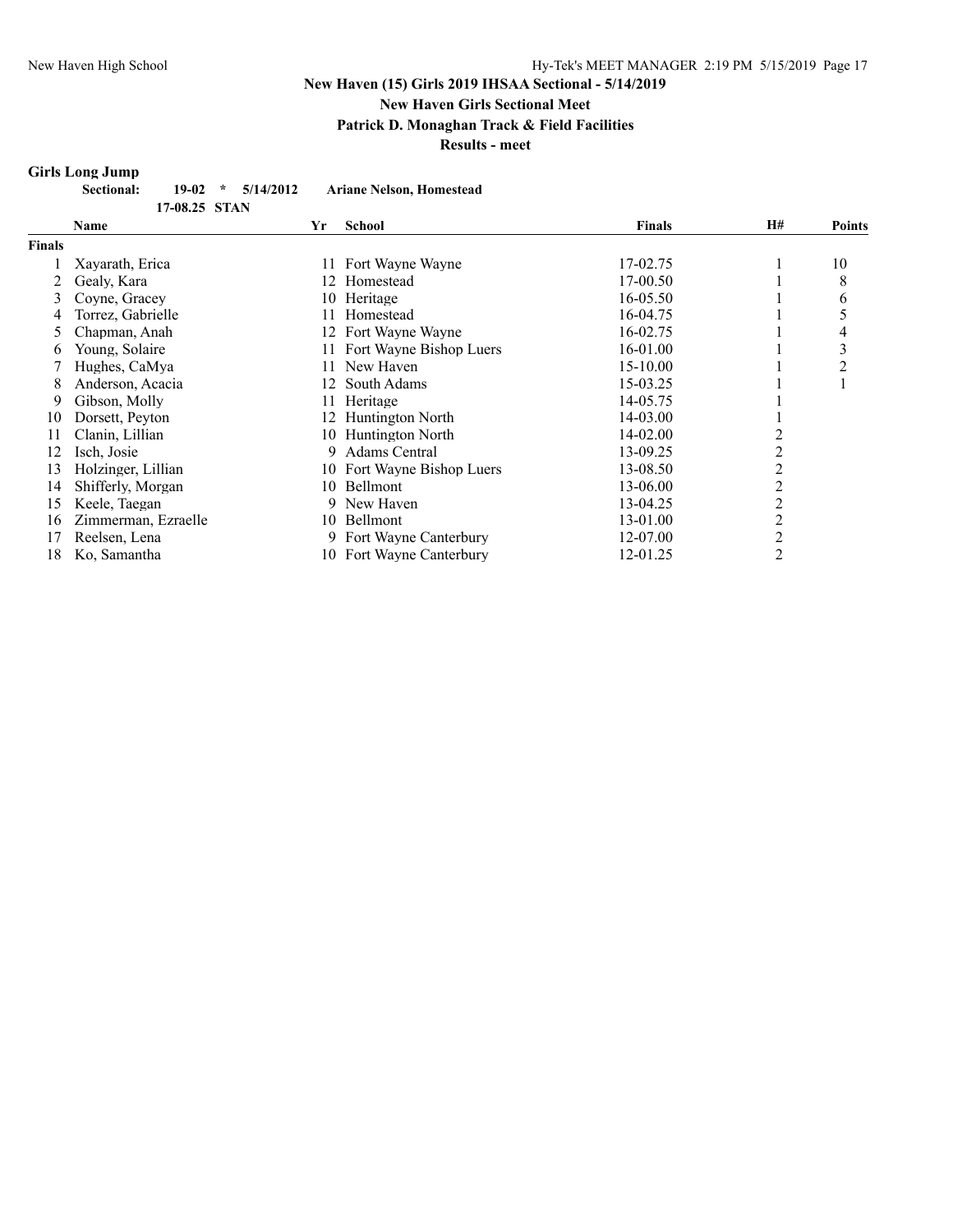**New Haven Girls Sectional Meet**

**Patrick D. Monaghan Track & Field Facilities**

**Results - meet**

#### **Girls Shot Put**

|               | Sectional:<br>40-06.50<br>$\star$ | 5/17/2010 | <b>Tiera Smith, Elmhurst</b> |               |    |               |
|---------------|-----------------------------------|-----------|------------------------------|---------------|----|---------------|
|               | 40-08.50 STAN                     |           |                              |               |    |               |
|               | Name                              | Yr        | School                       | <b>Finals</b> | H# | <b>Points</b> |
| <b>Finals</b> |                                   |           |                              |               |    |               |
|               | James, Brittnee                   | 12        | Homestead                    | $39 - 02.00$  | 2  | 10            |
|               | Seifert, Olivia                   | 12        | Homestead                    | 34-08.25      | 2  | 8             |
| 3             | Bowman, Shaelynn                  |           | 12 South Adams               | 34-05.00      | 2  | 6             |
| 4             | Amelo, Chermaine                  | 11        | Adams Central                | 32-10.75      |    | 5             |
|               | Sunderman, Amaya                  | 12        | Huntington North             | 32-06.50      | 2  | 4             |
| 6             | Birch, Gabby                      |           | 12 Bellmont                  | $32 - 02.00$  | 2  | 3             |
|               | Bussard, Gabrielle                |           | 10 New Haven                 | $31 - 00.00$  | 2  | 2             |
| 8             | Niswander, Isabel                 | 9.        | Huntington North             | 30-07.75      | 2  |               |
| 9             | Bauer, Bethany                    |           | 12 Heritage                  | 30-03.75      | 2  |               |
| 10            | Scheumann, Grace                  | 10        | Bellmont                     | 30-02.75      |    |               |
| 11            | Bowers, Alexandria                |           | 12 New Haven                 | 29-00.75      |    |               |
| 12            | Marlowe, Taygen                   |           | 9 Fort Wayne Wayne           | 28-03.25      | 2  |               |
| 13            | Ortiz, Kelsa                      | 10        | South Adams                  | 27-04.50      |    |               |
| 14            | Richman, Tori                     | 12        | Heritage                     | 27-02.00      |    |               |
| 15            | Becher, Ivy                       | 11        | Adams Central                | 27-00.25      |    |               |
| 16            | Gladding, Caroline                |           | 12 Fort Wayne Bishop Luers   | 26-05.00      |    |               |
| 17            | Booker, Treshur                   |           | 10 Fort Wayne Wayne          | 25-07.75      |    |               |
| 18            | Howard, Riley                     |           | 9 Fort Wayne Bishop Luers    | 25-06.00      |    |               |
| 19            | Von Seggern, Bella                |           | 10 Fort Wayne Canterbury     | 18-06.25      |    |               |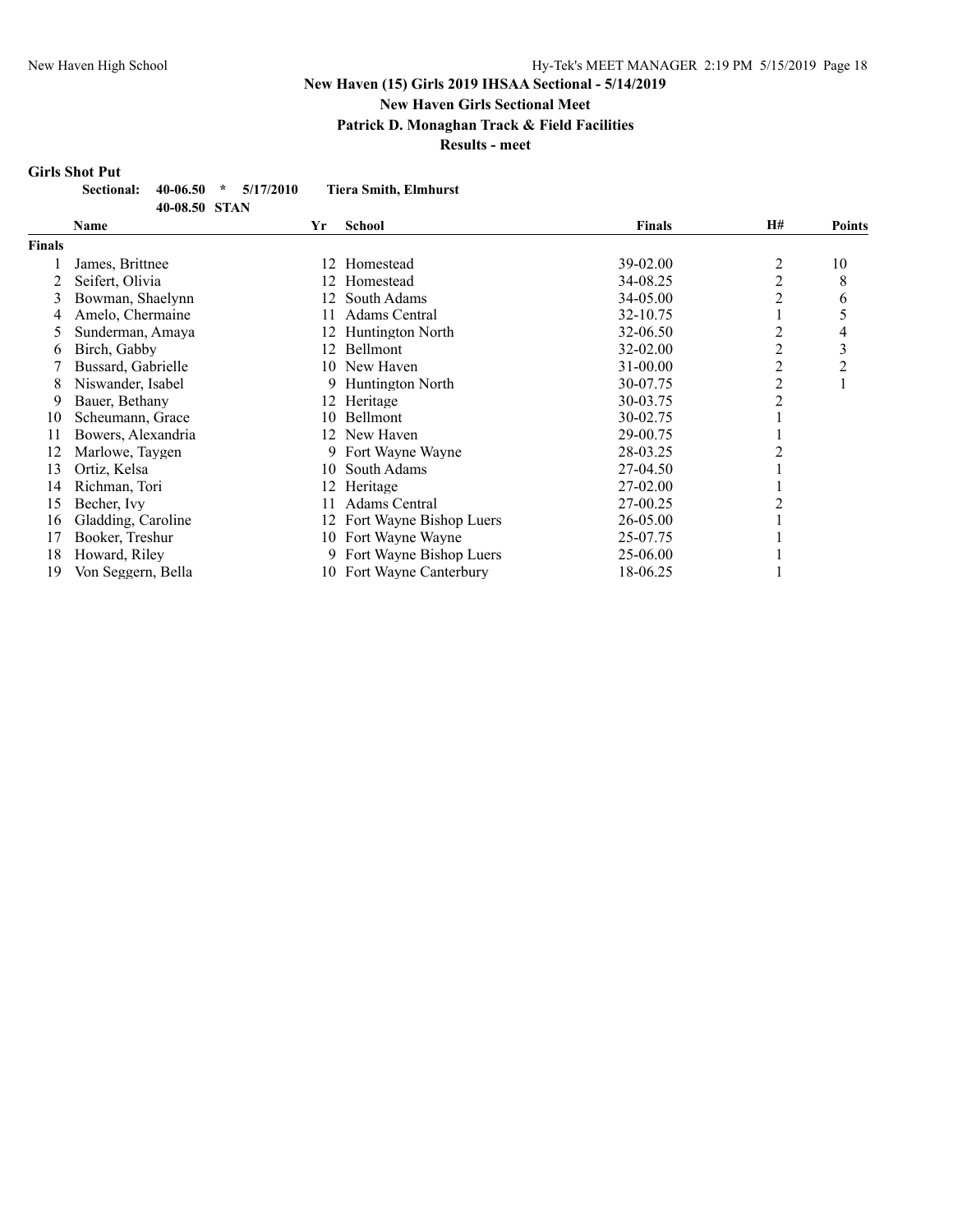**New Haven Girls Sectional Meet**

**Patrick D. Monaghan Track & Field Facilities**

**Results - meet**

#### **Girls Discus Throw**

| Sectional: |             | $134-05$ * $5/14/2019$ | <b>Brittnee James, Homestead</b> |
|------------|-------------|------------------------|----------------------------------|
|            | 125-05 STAN |                        |                                  |

|        | Name               | Yr  | <b>School</b>              | <b>Finals</b>                      | <b>H#</b>      | Points |
|--------|--------------------|-----|----------------------------|------------------------------------|----------------|--------|
| Finals |                    |     |                            |                                    |                |        |
|        | James, Brittnee    | 12. | Homestead                  | 134-05.00<br><b>STAN</b><br>$\ast$ | 2              | 10     |
|        | Birch, Gabby       | 12  | Bellmont                   | 112-08.00                          | $\overline{c}$ | 8      |
|        | Bussard, Gabrielle | 10  | New Haven                  | 111-05.00                          | 2              | 6      |
| 4      | Mantica, Emma      | 12. | Homestead                  | 109-11.00                          | $\overline{2}$ |        |
| 5      | Bowman, Shaelynn   |     | 12 South Adams             | 98-10.00                           | 2              | 4      |
| 6      | Richman, Tori      |     | 12 Heritage                | 96-02.00                           | 2              | 3      |
|        | Miller, Jayme      | 12. | Adams Central              | 94-00.00                           | 2              | 2      |
| 8      | Bowers, Alexandria |     | 12 New Haven               | 92-04.00                           | 2              |        |
| 9      | Husband, Madelyn   | 10  | Huntington North           | 90-03.00                           |                |        |
| 10     | Juengel, Abbigail  | 10  | Bellmont                   | 83-06.00                           |                |        |
| 11     | Zelt, Liz          |     | 12 Heritage                | 80-06.00                           |                |        |
| 12     | Sunderman, Amaya   |     | 12 Huntington North        | 80-02.00                           |                |        |
| 13     | Roe, Kylee         | 9.  | Adams Central              | 78-06.00                           |                |        |
| 14     | Ortiz, Kelsa       | 10- | South Adams                | 75-10.00                           |                |        |
| 15     | Marlowe, Taygen    |     | 9 Fort Wayne Wayne         | 73-11.00                           |                |        |
| 16     | Gladding, Caroline |     | 12 Fort Wayne Bishop Luers | 73-10.00                           |                |        |
| 17     | Howard, Riley      |     | 9 Fort Wayne Bishop Luers  | 68-06.00                           |                |        |